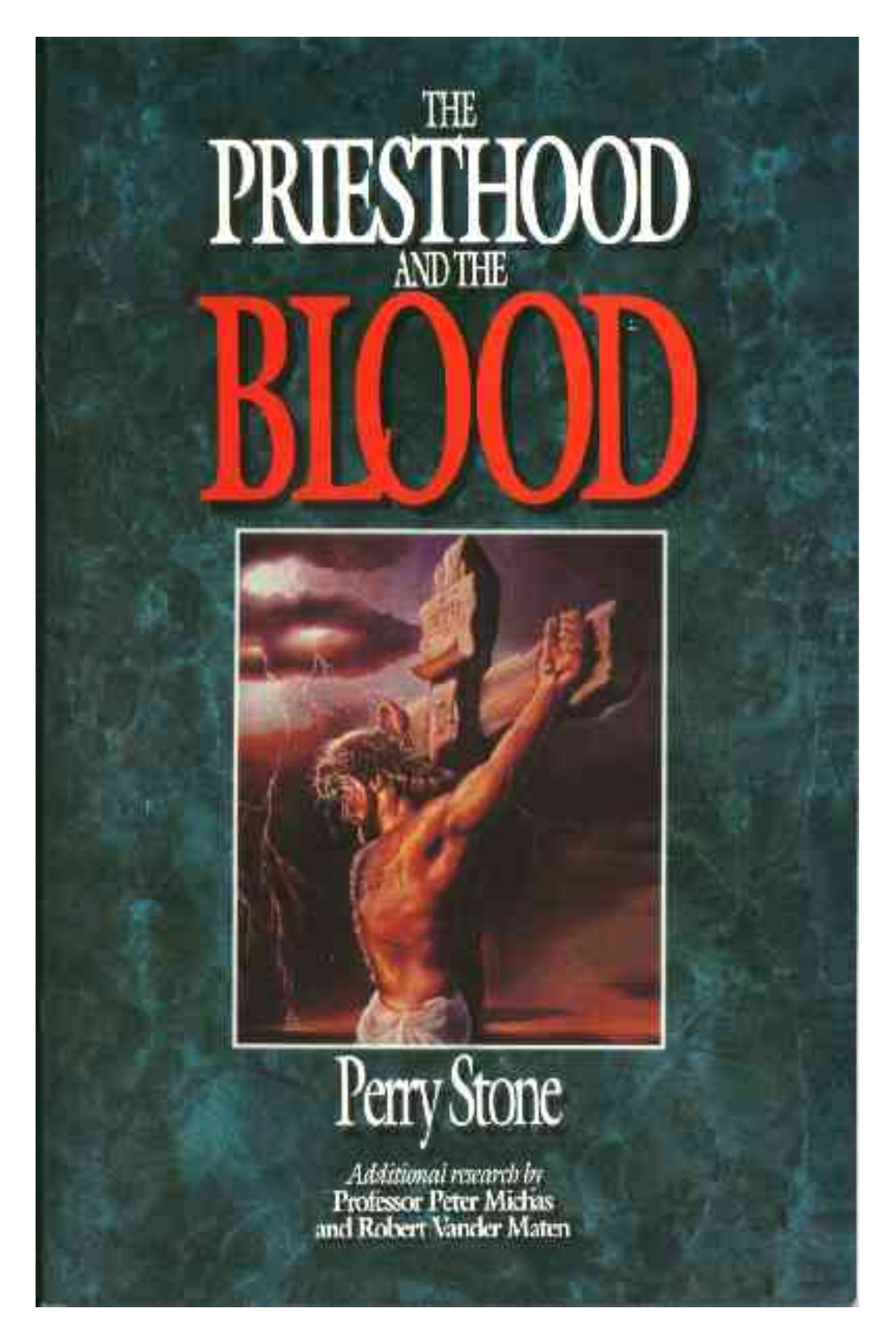## THE PRIESTHOOD AND THE **BLOO**

## Perry Stone

*Additional research by* **Professor Peter Michas and Robert Vander Maten**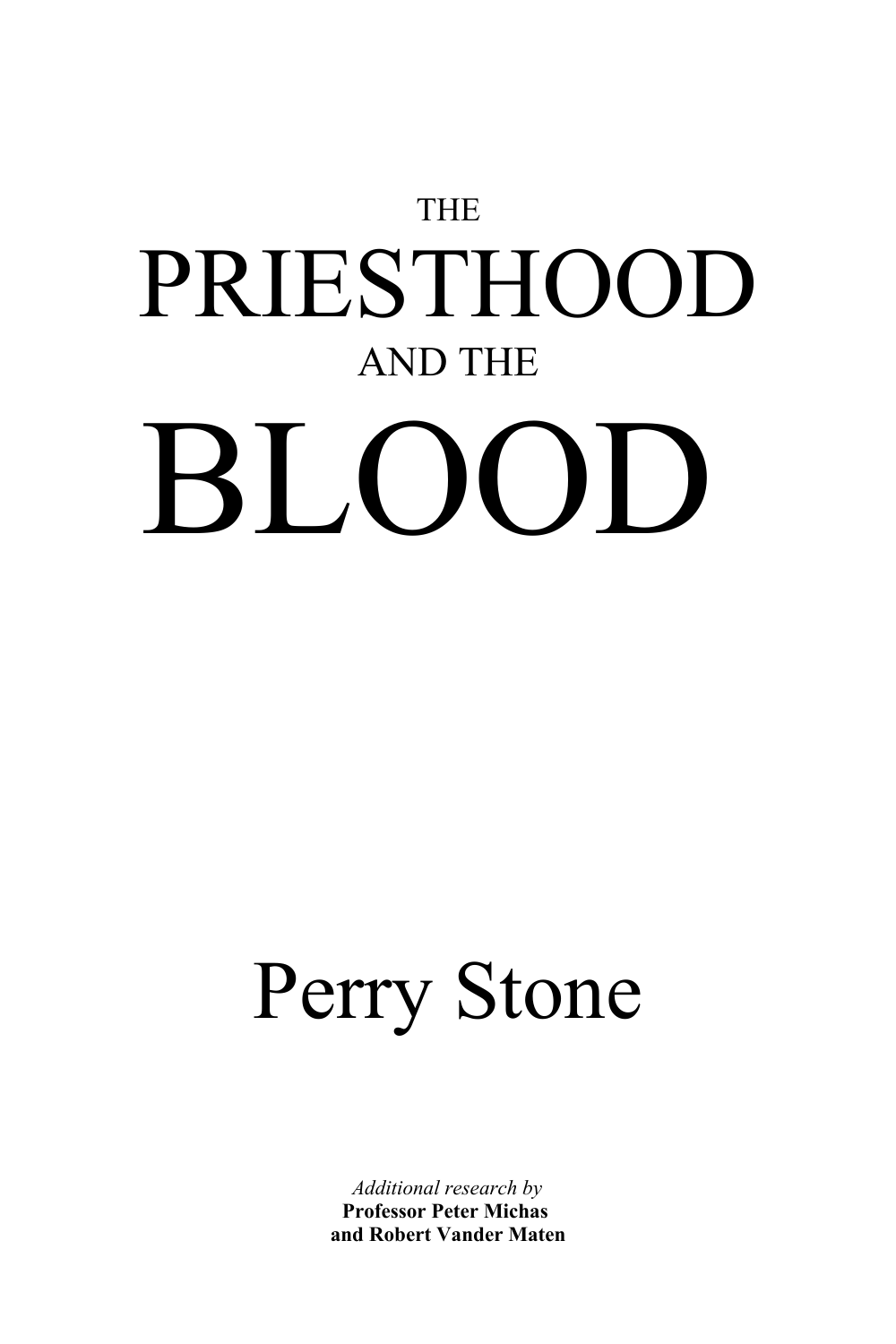## **THE PRIESTHOOD AND THE BLOOD**

By

**Evangelist Perry Stone** With additional research by **Professor Peter Michas and Robert Vander Maten**

Revelation 11, 12, 15; Hebrews 9

The spring season is an important and exciting time because it is during this season that the Jewish nation celebrates the Feast of Passover and Christians celebrate the death and resurrection of Jesus Christ. This is the most important event for humanity because it was through the Messiah's death and resurrection that we have forgiveness of sins and the right to eternal life and becoming one with almighty God through the marriage feast of the Lamb. Therefore, it seems appropriate that we take a close look at the events of Passover, 33 A.D., and gain new appreciation for what Jesus did for us at that glorious moment in time.

In order to lay the groundwork for this study, let's look at one of my favorite verses of scripture - Revelation 12:11.

*vs. 11; "And they overcame him (speaking of Satan if you'll read the prior verse) by the blood of the Lamb, and by the word of their testimony; and they loved not their lives unto the death."*

That means that any believer in Christ can overcome the devil and any accusations, lies, disease, guilt, or anything else he tries to lay on an individual in two ways - by the blood of the Lamb and by the word of their testimony. By this one verse alone we see that having knowledge about the power of the blood of Christ is vital for a Christian to live a victorious life over Satan. Therefore, the title of this Bible study is, "The Priesthood and the Blood."

The book of Revelation is an account of a vision that John had of heaven. In Revelation 11:19, John says these words:

*vs. 19; "And the temple of God was opened in heaven, and there was seen in His temple the ark of His testament:"*

"Testament" is an English word meaning "covenant," so John said he saw the ark of the covenant. The significant point here is the location of where the ark was seen. It was seen in the temple which is located in heaven.

Revelation 15:5-8 says these words:

*vs. 5: "And after that I looked, and, behold, the temple of the tabernacle of the testimony in heaven was opened:*

*vs. 6: And the seven angels came out of the temple, having the seven plagues, clothed in pure and white linen, and having their breasts girded with golden girdles.*

*vs. 7: And one of the four beasts gave unto the seven angels seven golden vials full of the wrath of God, who liveth forever and ever.*

*vs. 8: And the temple was filled with smoke from the glory of God, and*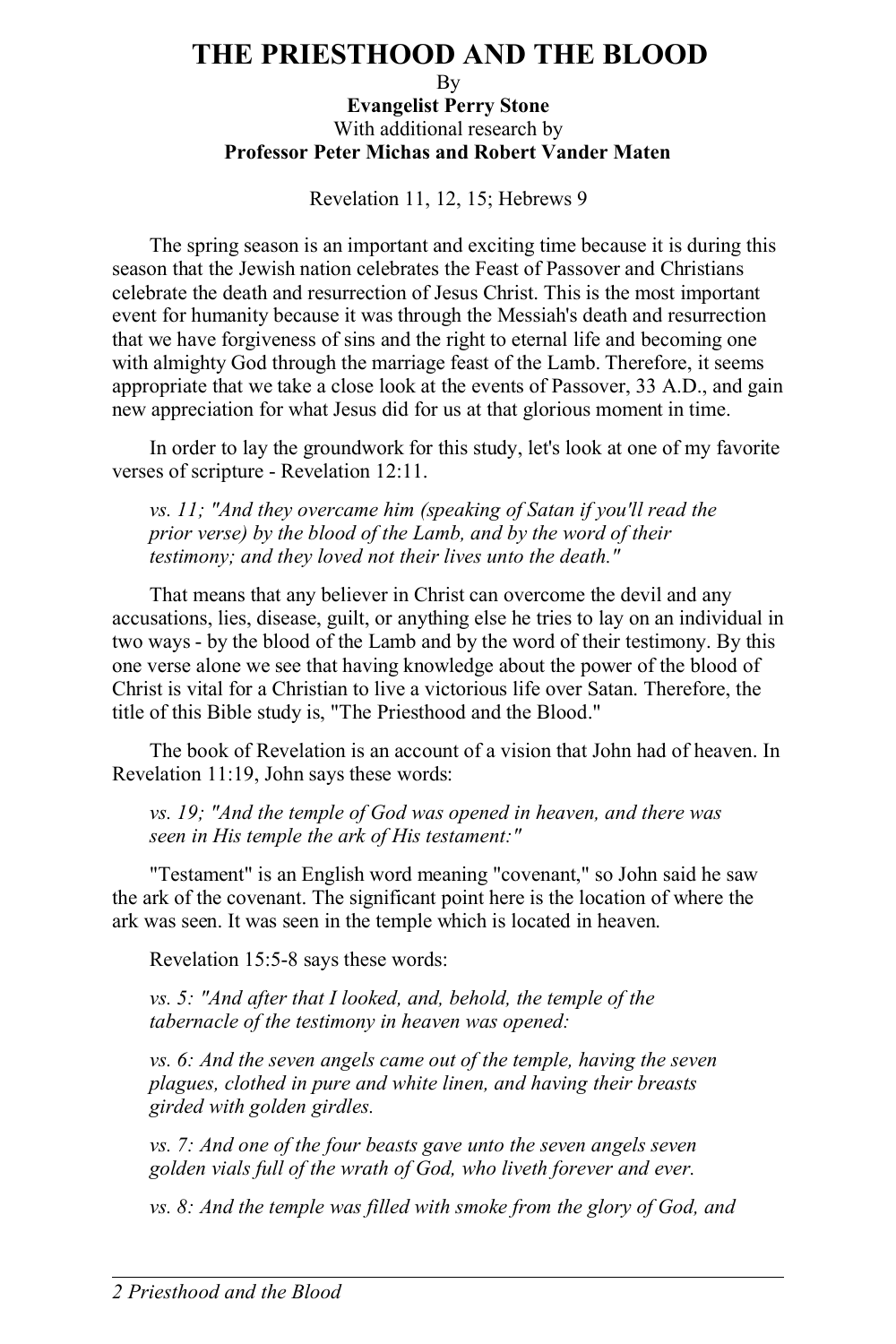*from His power; and no man was able to enter into the temple till the seven plagues of the seven angels were fulfilled."*

Once again, the temple being referred to here as the temple of the tabernacle of the covenant where God dwells in heaven. This same type of scene also took place in the temple of Solomon as reported in II Chronicles 7:1-3 when God came down in the Shekinah cloud. The smoke of the glory! The presence of God was so brilliant that the priests could not enter into the temple because of God's glory being there. This same event also took place in Exodus 40:34 and Numbers 9:15-23 when Moses had erected the tabernacle in the wilderness.

## **THE ARTICLES IN THE TEMPLE**

The book of Revelation clearly shows us that there was and is a temple in heaven where God dwells. It also tells us that the articles that were found in the temples constructed on earth by divine direction were also found in the temple in heaven.

Let's examine these articles, first from the Old Testament vantage point, and see if they have any bearing in pointing to the coming Messiah. There were six articles in the temple - the ark of the testament (covenant) with the mercy seat resting on top of it, the menorah, the altar of incense, the table of shewbread, the brazen laver, and the brazen altar. We cannot take time to examine them in detail because that is a study all its own, but I do want to look at the positioning of these articles to show how incredibly detailed and orderly our God is in all that He does. In Exodus 40, God very specifically dictated where these articles were to be positioned in the house of the Lord.

*Exodus 40:20; "And he took and put the testimony into the ark, and set the staves on the ark, and put the mercy seat above upon the ark:*

*vs. 21: And he brought the ark into the tabernacle, and set up the veil of the covering, and covered the ark of the testimony; as the Lord commanded Moses."*

Therefore, the ark of the testimony was positioned behind the veil in what was known as the Holy of Holies in the tabernacle. The door of the tabernacle and the ark faced east.

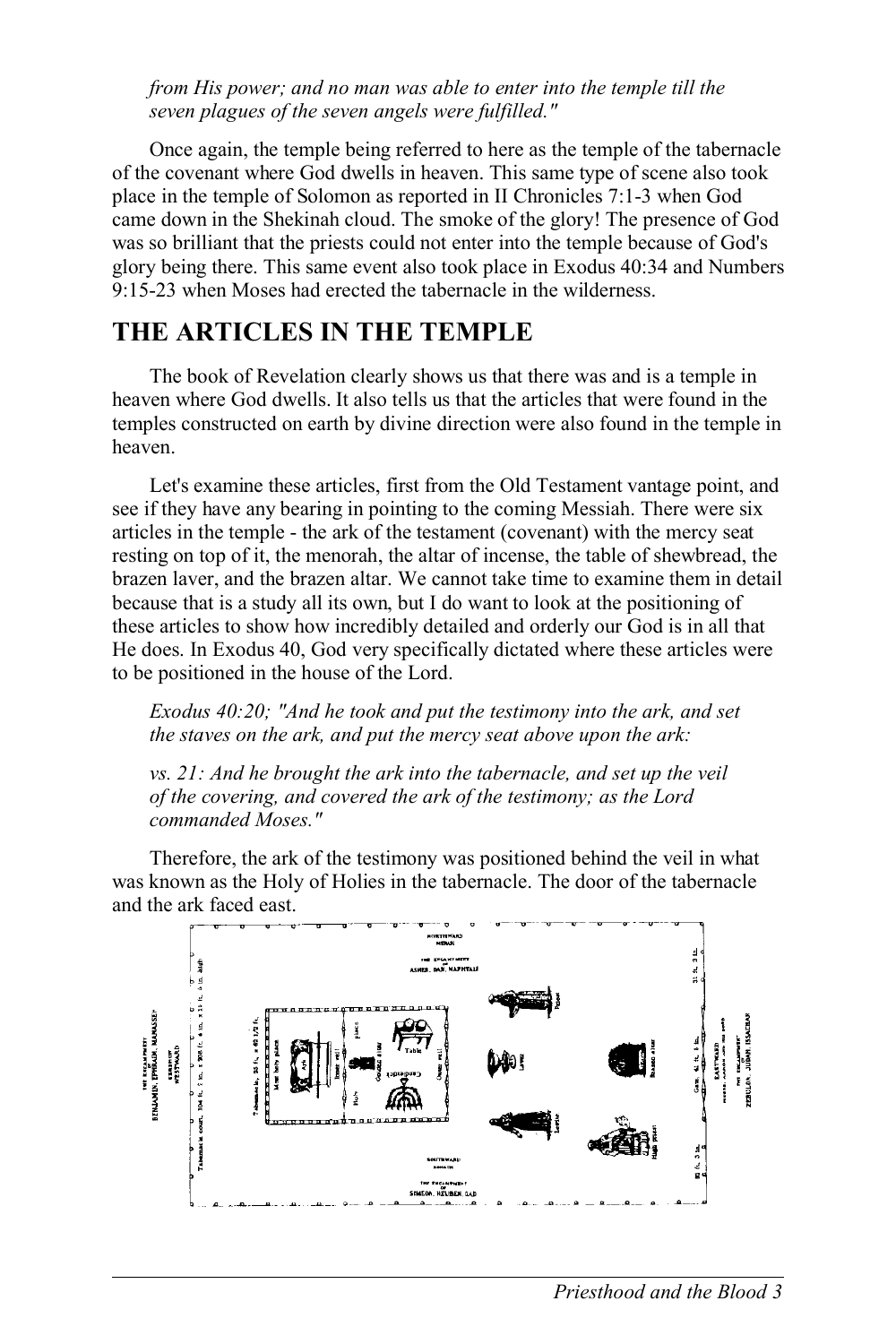*vs. 22; "And he put the table in the tent of the congregation, upon the side of the tabernacle northward, without the veil.*

*vs. 23; And he set the bread in order upon it before the Lord; just as the Lord had commanded Moses."*

*vs. 24; "And he put the candlestick in the tent of the congregation, over against the table, on the south side of the tabernacle southward.*

*vs. 25; And he lighted the lamps before the Lord; just as the Lord commanded Moses."*

*vs. 26; "And he put the golden altar in the tent of the congregation before the veil:*

*vs. 27; And he burnt sweet incense thereon; as the Lord commanded Moses."*

*vs. 28; "And he set up the hanging at the door of the tabernacle.*

*vs. 29; And he put the altar of burnt offering by the door of the tabernacle of the tent of the congregation, and offered upon it the burnt offering and the meat offering; as the Lord commanded Moses."*

*vs. 30; "And he set the laver between the tent of the congregation and the altar, and put water there, to wash withal.*

*vs. 31; And Moses and Aaron and his sons washed their hands and their feet thereat:*

*vs. 32; When they entered the tent of the congregation, and when they came near unto the altar, they washed; as the Lord commanded Moses."*

Even in the positioning of the articles in the tabernacle, God was revealing His Son and the purpose of why the Word was to become flesh and dwell among us, just as the presence of God would dwell among men in the earthly tabernacle. By taking a bird's eye view of these articles, one can see that they are in the position of a cross, and each article represents another aspect of the redemption plan that was to be fulfilled through the Messiah. The brazen altar represented judgment fire. Acts 10:42 says that Jesus was to be the judge of the living and the dead. The brazen laver contained cleansing water. John 4:10-14 says that Jesus is the living water that springs up to eternal life. The altar of incense represented the prayers that the saints made to God. I Timothy 2:5 refers to Christ as the one mediator. The menorah gave light in the holy place. John 8:12 describes Jesus as the light of the world. The table of shewbread held 12 loaves of bread which represented the 12 tribes of Israel. John 6:35 says that the Savior is the bread of life. Finally, the ark of the testament held the law given by God on Mt. Sinai to Moses on the tablets of stone. Matthew 5:17 tells us that Christ is the fulfillment of the law! We serve an incredible God, and Jesus is His Son!

But let's take this a step further by looking at where else these articles were found.

We already read from Revelation 11:19 which says,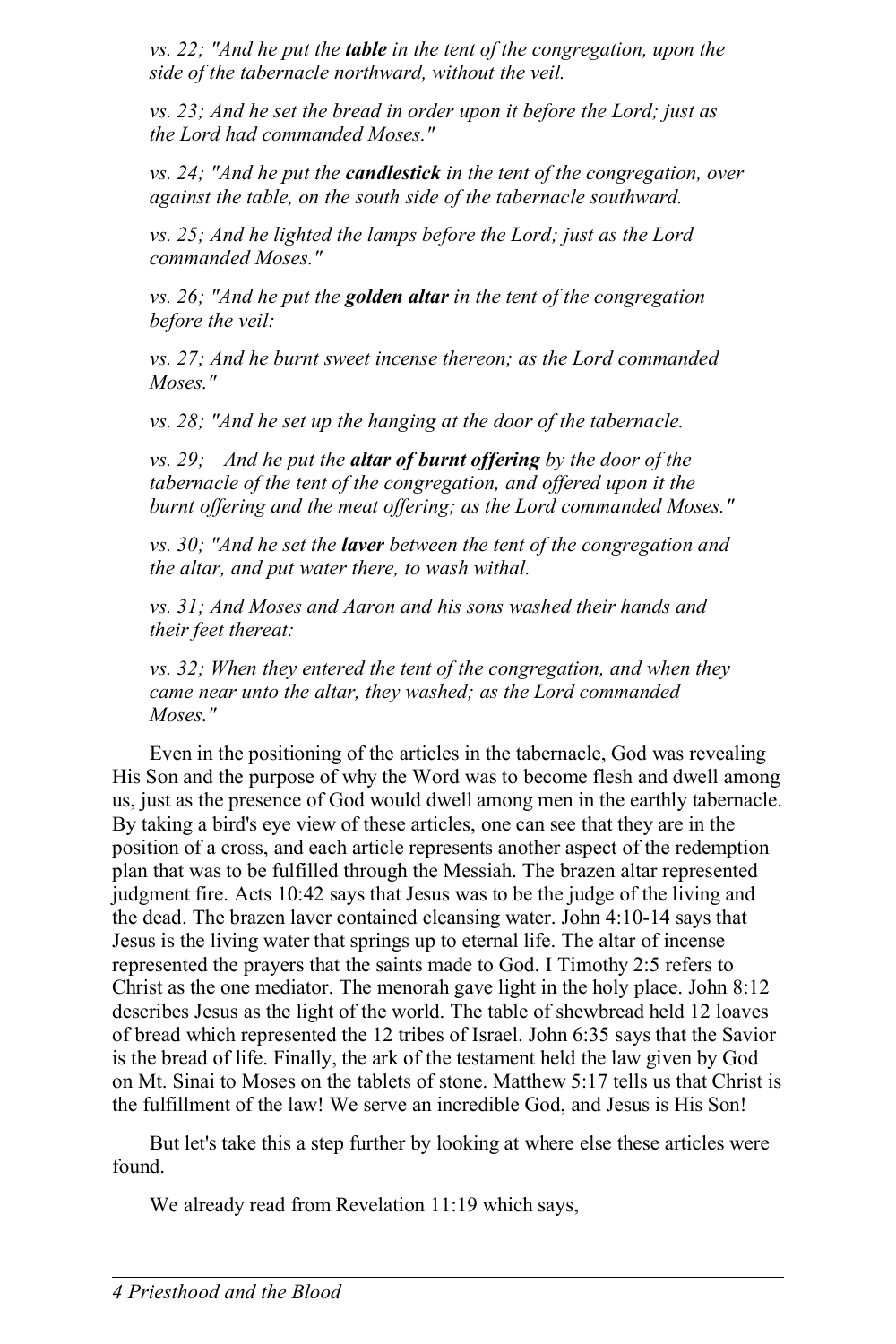*vs. 19; "And the temple of God was opened in heaven, and there was seen in His temple the ark of His testament..."*

In this verse of scripture, the Bible tells us that there was an ark of the testament in the temple in heaven.

*Psalm 78:24; "and had rained down manna upon them to eat, and had given them of the corn of heaven."*

*vs. 25; "Man did not eat angels' food: He sent them meat to the full."*

These verses show that there must have been bread in heaven, just as there was bread on the table of shewbread in the tabernacle on earth.

*Revelation 1:12; "And I turned to see the voice that spake with me. And being turned, I saw seven golden candlesticks;*

*vs. 13; and in the midst of the seven candlesticks one like unto the Son of man, clothed with a garment down to the foot, and girt about the paps with a golden girdle."*

Here we see that there was a menorah in the temple in heaven.

*Revelation 8:3; "And another angel came and stood at the altar, having a golden censer; and there was given unto him much incense, that he should offer it with the prayers of all saints upon the golden altar which was before the throne.*

*vs. 4; And the smoke of the incense, which came with the prayers of the saints, ascended up before God out of the angel's hand."*

John is showing us that he saw a golden altar of incense during his vision of the temple in heaven.

*Revelation 20:9; "And they went up on the breadth of the earth, and compassed the camp of the saints about, and the beloved city: and fire came down from God out of heaven, and devoured them."*

This is one of several examples of judgment fire being shown as being located in heaven, corresponding to the brazen altar as found in the temple constructed on earth.

*Revelation 22:1; "And he showed me a pure river of water of life, clear as crystal, proceeding out of the throne of God and of the Lamb,*

*vs. 2; in the midst of the street of it, and on either side of the river, was there the tree of life, which bears twelve manner of fruits, and yielded her fruit every month: and the leaves of the tree were for the healing of the nations."*

Just as there was cleansing water located in the tabernacle on earth, there was a river of life located in heaven.

It is vital to understand that when God ordered Moses to construct the tabernacle and gave such attention to detail, He was painting us a picture of something that He had already designed in heaven. The reason for this picture will become clear as we proceed through this study.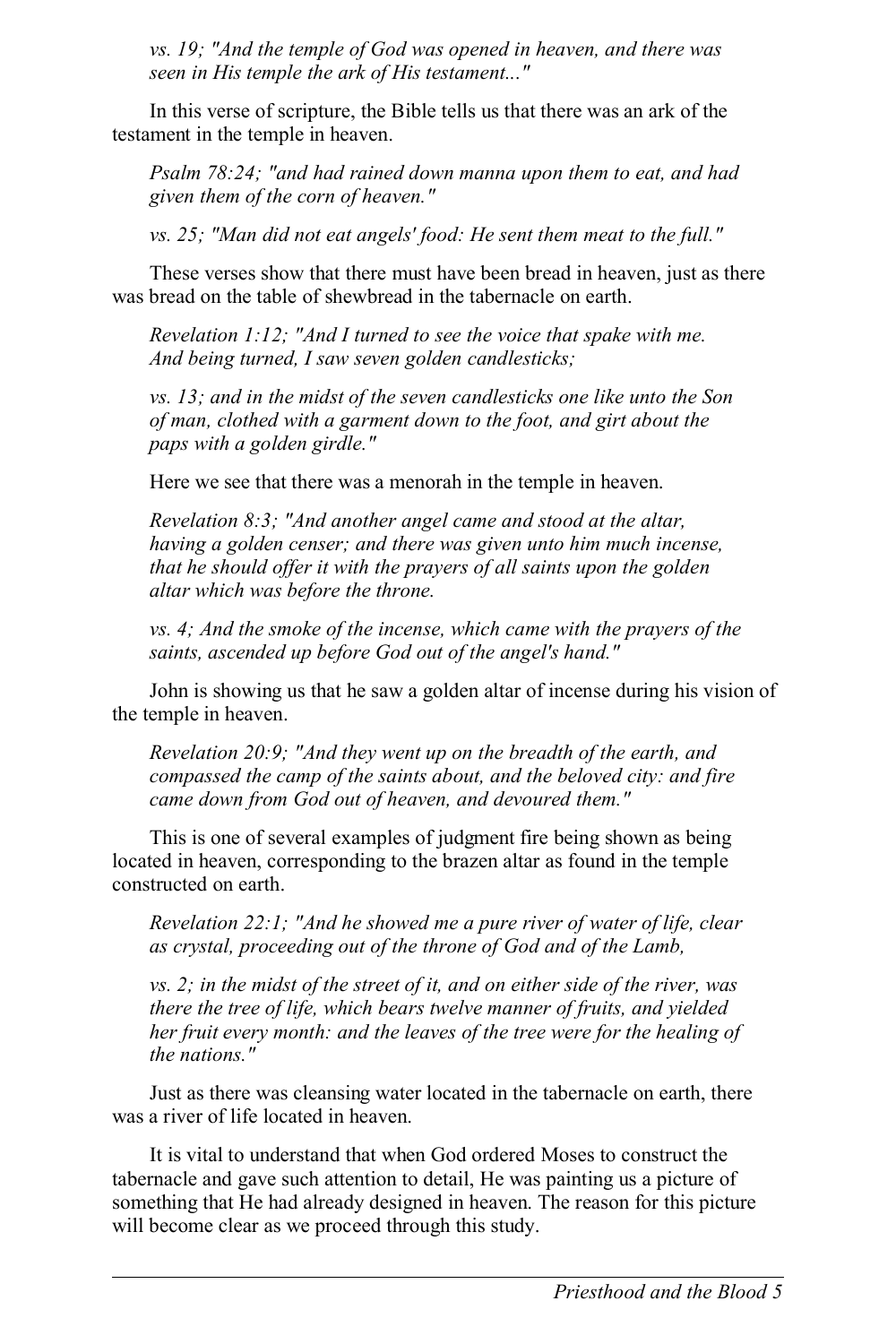John goes on to describe his vision with additional detail. There is according to the Word of God (Rev. 4:3) a throne of God. The throne looks like jasper, and God sits on that throne. Revelation 1:16 says that God's glory is brighter than the sun.

I want to use an outside resource here to help us in understanding what John was seeing. I preface this by explaining that my position using resource material outside the Bible must never contradict the Word. If it does, it is wrong and should not be given any benefit of the doubt. If it does not contradict the Word and the conclusions have been derived from careful and diligent study with an honest attempt at truth, then this information can be used to enhance but never to be a substitute for the divinely inspired Word of God.

The outside resource book that I am referring to is entitled, "The Wisdom in the Hebrew Alphabet" by Rabbi Michael L. Munk. On page 174 it quotes Magen David as stating that the brilliance of the sun is only one seventh as strong as the primeval light which was revealed with the first act of creation mentioned in the Torah (Genesis 1) (Zohar and Sefer ha Bahir). This would mean that if the Rabbi is correct, when God created the sun, the intensity of the light on the earth diminished by one seventh compared to the light of God that was present during the creative act!

The Zohar Chadash says this heavenly light was 60,075 times brighter than the sun and is reserved for the righteous in the hereafter. Both of these sources have done extensive studies in the numerical correlation of the ancient writings to come up with their figures, and I am not versed enough to dispute them. But the reason I included this information in our study is to give us some idea of what John was looking at. And what is even more exciting is that if the Zohar Chadash is correct and this light is reserved for the righteous in the hereafter, we as believers have a very bright future!

The prophet Ezekiel also had a vision of heaven, and described God in Ezekiel 1:27 as looking like fire from the loins up and fire from the waist down. What a glorious revelation of God and His dwelling place these great men of old were privileged to see!

That's not all. The Bible also says in Revelation 4:3 there is a rainbow behind the throne room of heaven. I can only speculate as to why it is there, but the Bible says that God gave us the rainbow in the sky (Genesis 9) as a covenant sign that He would never, again, destroy the earth with water, so this rainbow might be positioned in heaven as a continual reminder of that promise.

John also said (Rev. 4:8), "And the four living creatures, each one of them having six wings, are full of eyes around and within; and day and night they do not cease to say, "Holy, holy, holy is the Lord God, the Almighty, Who was and Who is and Who is to come." Compare this with the vision that Isaiah describes.

*Isaiah 6:1; "In the year that king Uzziah died I saw also the Lord sitting on a throne, high and lifted up, and His train filled the temple. vs. 2; Above it stood the seraphim: each one had six wings; with twain he covered his face, and with twain he covered his feet, and with twain he did fly.*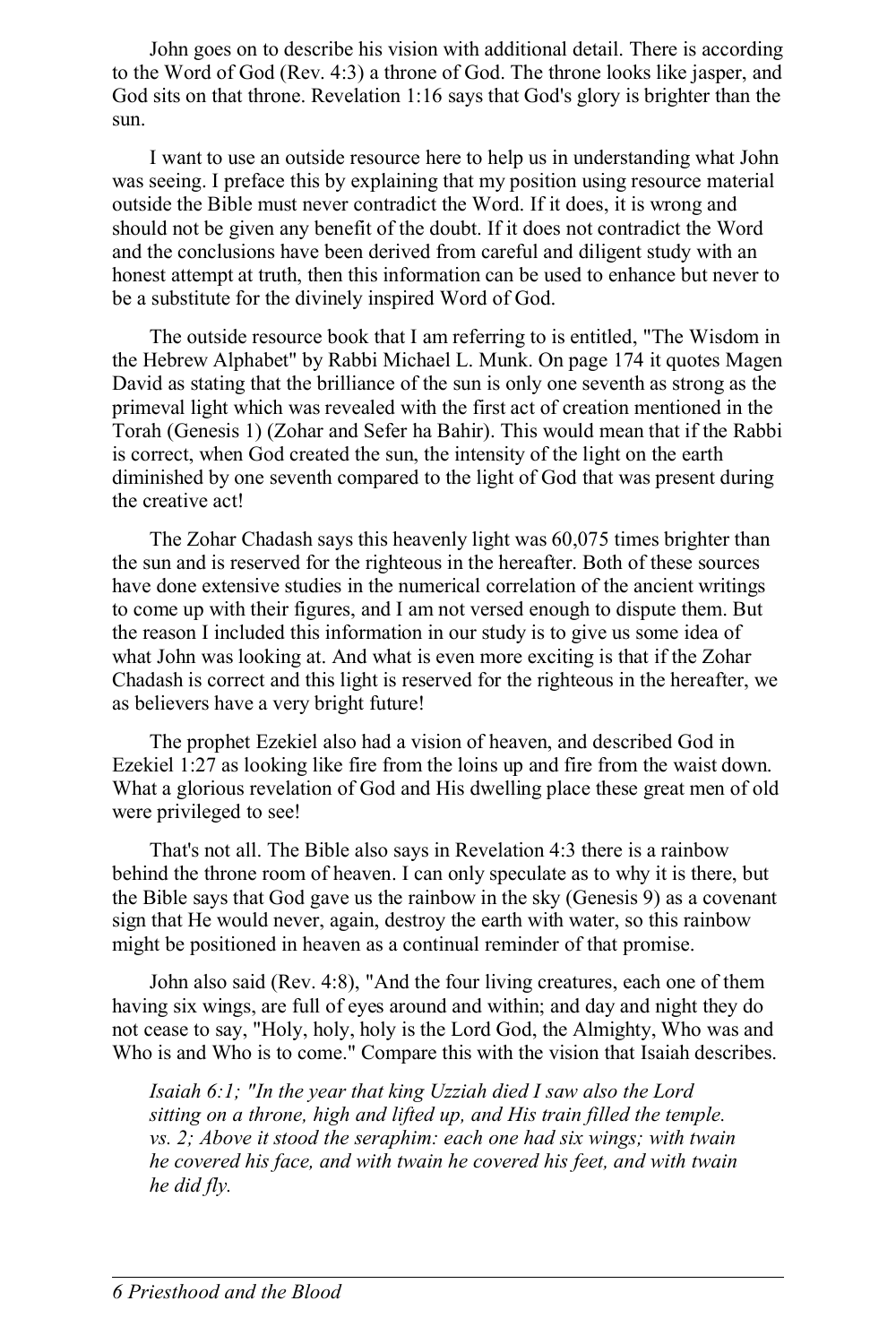#### *vs. 2; And one cried unto another and said, "Holy, holy, holy, is the Lord of hosts: the whole earth is full of His glory."*

There were also 24 small thrones that John saw in heaven (Revelation 4:4). In one of the museums in Jerusalem they have on display a model of Solomon's and Herod's temple, and in those models it shows where the Sanhedrin sat. There were 24 seats, but they were not in a straight line. There were 12 thrones on the right side in a semi-circle. And then there were 12 thrones on the left side also in a semicircle, forming a complete circle. Once again, a pattern was given on earth of heavenly things!

Who will sit on those thrones" ? Quite frankly, I couldn't find anything in the Bible on this but most Bible scholars agree as I do that twelve of these thrones will be occupied by the twelve sons of Jacob from the Old Testament who are the originators of the twelve tribes of Israel. The remaining twelve thrones will be occupied by the twelve original apostles to the Lamb. Matthias who took Judas Iscariot's place will be one of those twelve apostles.

If this idea is correct, it gives us a beautiful representation of the twelve men from the old covenant and the twelve men from the new covenant joining the promises of the old covenant and the promises of the new covenant and combining them as one through Him. Hallelujah!

Let's get back to the temple articles. Where did the blueprints for these articles come from and what were found in the Tabernacle in the Wilderness and Solomon's temple? God spoke to Moses and gave the spirit of wisdom to Bezalel and Oholiab (Ex. 36:1). He told them exactly how to make every article that was in the tabernacle. Why was God so particular about how these articles were to be constructed? Before God ever created the heavens and the earth, before He ever breathed into man's nostrils the breath of life, God established in His throneroom a menorah of seven branches, an altar of incense made of gold, a brazen altar with purging fire, living water, a table of shewbread, an ark of the covenant, and a temple to house these articles. The original articles were not what Moses had constructed. They were simply the patterns or replicas of what God had already made for His heavenly temple.

In Exodus 25:9 and 40, God gave very clear instructions to Moses.

*vs. 9: "According to all that I show thee, after the pattern of the tabernacle, and the pattern of all the instruments thereof, even so shall ye make it."*

*vs. 40: "And look that thou make them after their pattern, which was showed thee in the mount (Mount Sinai)."*

This same command was repeated in Exodus 26:30. God wanted to leave no doubt that it was vital that these instructions were to be carried out perfectly in order for the work to be acceptable to the Creator.

In his vision of heaven, the prophet Isaiah described the train of God filling the temple and the posts of the door moving. The doors of the temple must have been open, because if the doors were not open John could not have seen inside. John said he saw inside the temple the ark of the covenant. Notice also that he did not mention anything about a veil. In the other two temples on earth there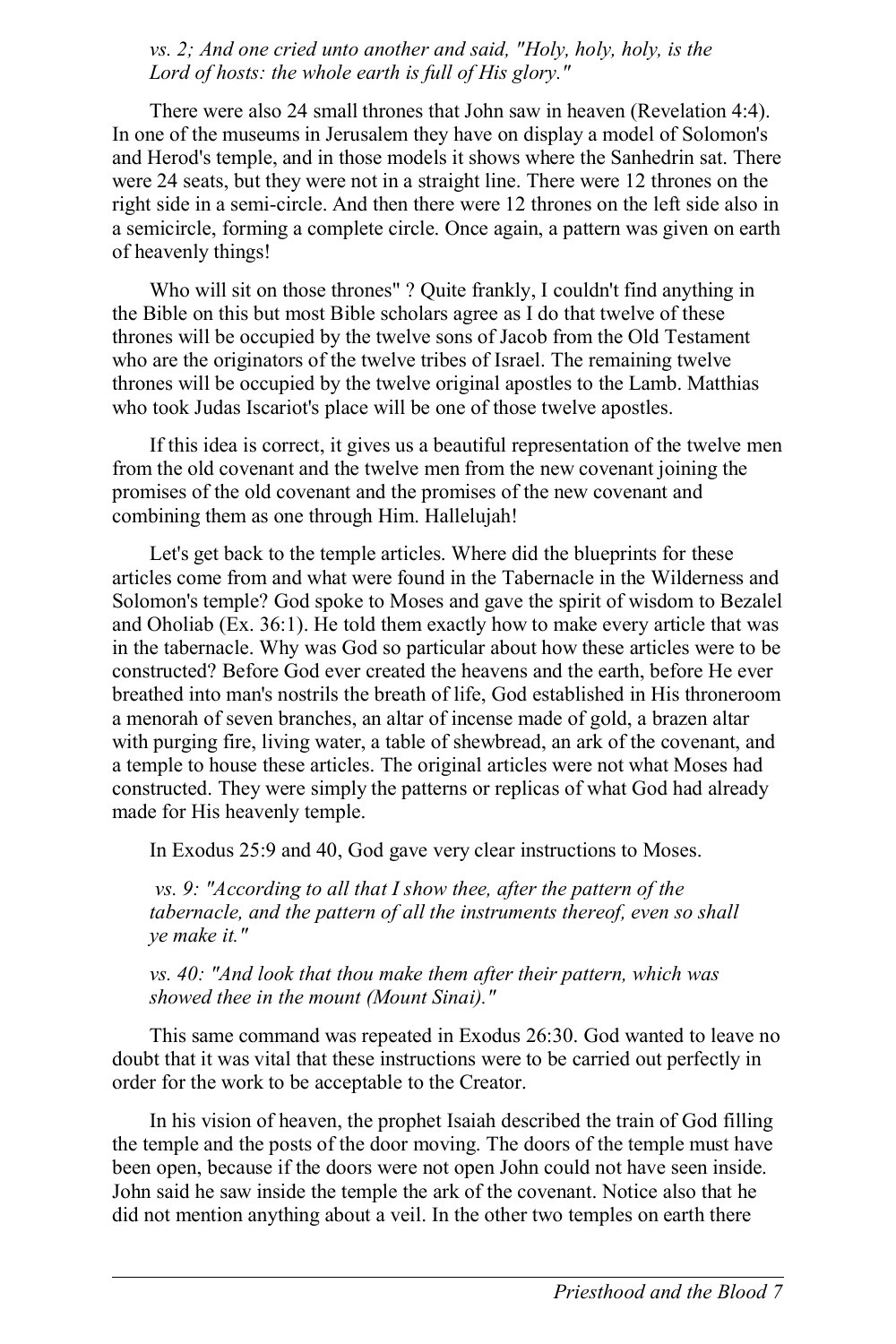was a veil of purple with Cherubs on it, and no one could see the ark. Only the high priest once a year could go past the veil where the presence of God dwelt on the day of Yom Kippur-the Day of Atonement. But in the temple in heaven there was no mention of a veil. This is important, and will be explained later.

Where did the ark of the covenant come from? There are some that believe it was the same one Moses had constructed about 3,000 years ago. They believe that before the Babylonians came to Jerusalem and destroyed the temple about 2700 years ago, an angel of God came down, took the ark of the covenant from the temple mount in Jerusalem, carried it up to heaven and placed it in the temple in heaven.

I personally don't agree with that, and I'll tell you why. First of all, if all the other articles of the temple were patterned after the originals, why was this one different? Secondly and more important, the ark built by Moses had dried up, corruptible blood of bulls and goats on it. The book of Leviticus tells us that every year on Yom Kippur, the Day of Atonement, a high priest would be allowed to go into the Holy of Holies, take the blood of a bull and sprinkle it on the east side of the altar once and in front of the ark of the covenant seven times. Blood is unique among all the substances of the body, because Leviticus 17:11 says,

*"For the life of the flesh is in the blood: and I have given it to you upon the altar to make an atonement for your souls: for it is the blood that maketh an atonement for the soul."*

Life is in blood. And God would have no reason to allow tainted, corruptible animal blood to be placed in the holy temple in heaven, because even that animal blood was only a pattern of what was ultimately to be fulfilled through the Messiah. The animal blood was simply a substitute to point the world toward the Redeemer of the world - Jesus Christ.

Therefore, I believe that the ark of the covenant that John saw was the original one that was there before God ever created the heavens and the earth. And when God instructed Moses to build the ark using a very precise pattern, God had the original already positioned in His temple in heaven.

When God made His heavenly temple and built His articles, heaven at that time was so pure it needed no blood. But after the fall of mankind, when God had in His master plan to allow us to enter and live in His presence forever, atoning blood was required in heaven. Not just any blood would be acceptable, but blood had to be taken from a perfect sacrifice that was made on behalf of the people who were about to enter heaven. Why would heaven require blood? Because when Adam sinned, blood was required to make atonement for sin in the earthly tabernacle. Only blood was acceptable for cleansing of sin.

What was the first thing God did when Adam and Eve fell? He took two animals from the Garden of Eden, killed them and wrapped Adam and Eve in the skin of these animals as a covering. God established the ground rules from the beginning to show what it would take to put mankind back into a right relationship with Him, by shedding the blood of an animal to provide for a covering for the shame of sin.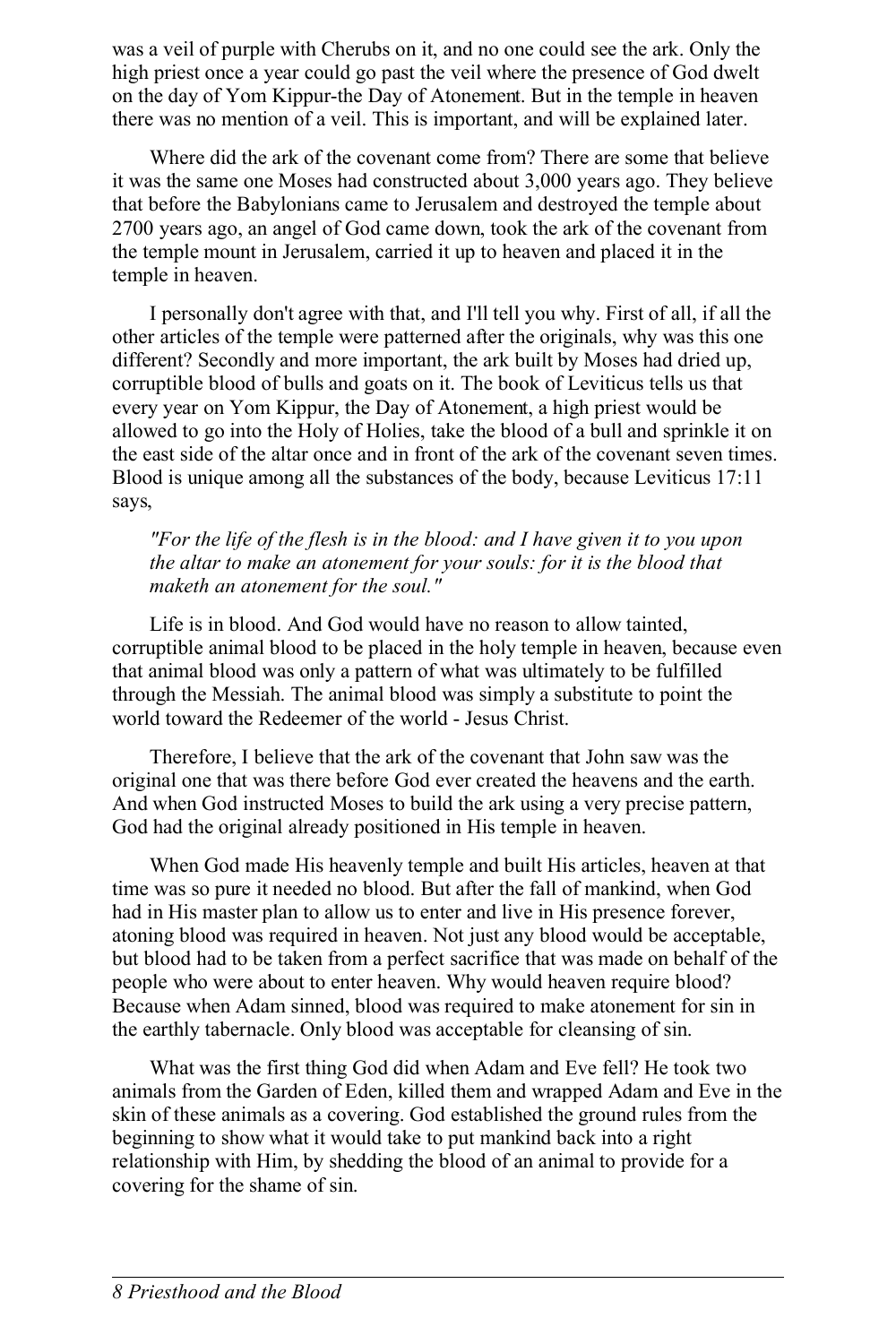After God gave Moses the building blueprints for the articles in the temple, God gave additional requirements of what was to happen to these articles. In Hebrews 9:21, it says that Moses was to sprinkle with blood both the tabernacle and all the vessels of the ministry because the Bible says,

*"And almost all things are by the law purged with blood; and without shedding of blood is no remission (of sins)." (Hebrews 9:22)*

*"For the life of the flesh is in the blood: and I have given it to you upon the altar to make an atonement for your souls: for it is the blood that maketh an atonement for the soul." (Leviticus 17:11)*

## **THE REQUIREMENT OF THE VIRGIN BIRTH**

After man sinned, God decreed that because the life of the flesh is in the blood, it would have to be life for life. But God could not allow one human being to be offered up for another human being's sin. The sacrifice would be unacceptable. God tested Abraham with his son Isaac, but He refused to let Abraham offer him up on the altar. God refused to allow one human being's blood to act as atonement for another human being's sin. The reason for this is because everyone has the same kind of blood! We are all descendants of Adam, and Adam sinned.

*"Wherefore, as by one man sin entered into the world, and death by sin; and so death passed upon all men, for that all have sinned." (Romans 5:12)*

Therefore, I cannot say one life for another life. If that were true, when Abel's blood was shed on the ground, Abel's blood should have redeemed all of mankind if the only requirement was a righteous man's blood.

However, everyone looks the same to God.

*"For all have sinned, and come short of the glory of God." (Romans 3:23)*

Everyone is under the death penalty of sin. Everyone born on this earth, whether they like it or not, are born as a descendant of Adam and carry an inherited sin nature from him.

So God decided to allow a temporary substitute (animals) to be sacrificed, and the blood of these animals would atone for or sort of hide the transgressions of man from God. And this went on for over a thousand years.

However, God really did not want animals. God needed an Adam for the sacrifice to be acceptable. God said, "I want one sacrifice once and for all. And in that one sacrifice I'm going to make it sufficient to take care of all of the sins of every human being that would ever live." But the key to this plan is to find a sacrifice with pure blood so favored of God that when that person is sacrificed it is enough to take care of all of the sins of the past, all of the sins of the present, and all of the sins of the future.

Where is God going to find someone that can fit this description? We are all descendants of Adam, and our blood (life) has been tainted by a sin nature. Well,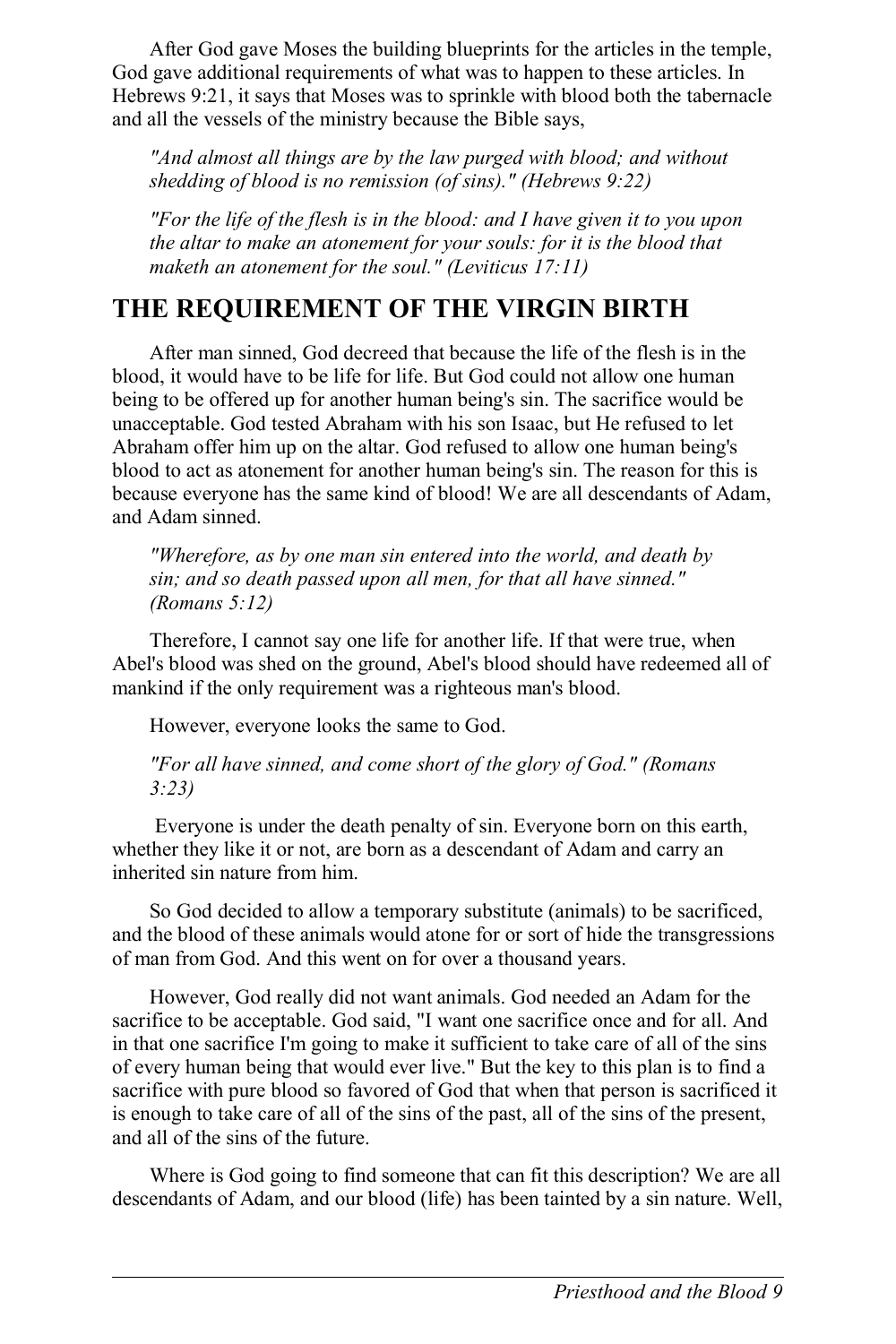God had a plan before the foundation of the world. He addressed His Son and called Him Lamb. Lamb!

When Adam, the first man in Genesis, was created he began life with an adult body. He was not born like you and me. He did not come through the seed of a human being. God formed him first. He first made a body for him. When Adam's body was fully-grown, fully made, God breathed into the first man's nostrils the breath of life and the body began to live, speak, talk, and walk. The Bible says that the life of man is in the blood, so God must have placed the blood into this man's body. In the Garden of Eden, God breathed blood into Adam sinless, perfect blood. But when he sinned the blood became tainted, and he was able to die. His death was caused by sin.

Jesus was not born like you and me, either. Jesus did not have an earthly dad. Joseph was not the father of Jesus. The heavenly Father was His Father, and the Holy Ghost conceived Him.

#### *Hebrews 10:5; "Wherefore when he cometh into the world, he saith (Jesus said this), 'Sacrifice and offering thou wouldest not, but a body hast thou prepared Me."*

A body had been prepared for the Lord. So when Jesus was conceived in the womb of Mary, His flesh was formed and the Holy Ghost overshadowed Mary, the same thing happened when God placed the life force into Adam's body. Overshadowed means breathed! Breathed! The Holy Ghost put blood in the body of Christ, and it was the same blood type that Adam had. It was perfect blood. It was incorruptible blood. That was blood that did not know sin.

However, there was one major difference. This blood was placed in a being that was begotten - not created. This was a being that had been in existence forever, and had simply taken on the form of man so that He could pay the redemptive price for all mankind. It was the blood of God. It was royal blood. Hallelujah!

Now Jesus has matured into a full-grown man. He's flesh. He's body. He's soul. He's spirit. And He is blood. But he is special blood. He is royal blood, and this sets Him apart from the rest of mankind.

Before Adam sinned, nothing could hurt him. God said He gave him dominion, because he was God's man. He was a created (not begotten) son of God with perfect, sinless blood. Jesus had this same divine protection over Him that Adam enjoyed. In Luke 4 when a group of people in the Lord's hometown of Nazareth tried to push Jesus off a cliff He turned around and walked right through them. Jesus was on a boat in Galilee and the gospel of Mark says the boat was full of water, and yet it didn't sink. Boats that are full of water sink, and yet this one wasn't sinking! In the middle of a storm He could say, "Peace be still," and the storm was rendered harmless. He could go to the temple and His enemies picked up rocks to throw at Him and they froze. They couldn't kill Him. They couldn't destroy Him. They couldn't harm Him for within Him was the purest life of God. It was the royal, divine blood of the Father. Jesus was the Word of God became flesh! Mary gave Him his humanity, and God gave Him his divinity.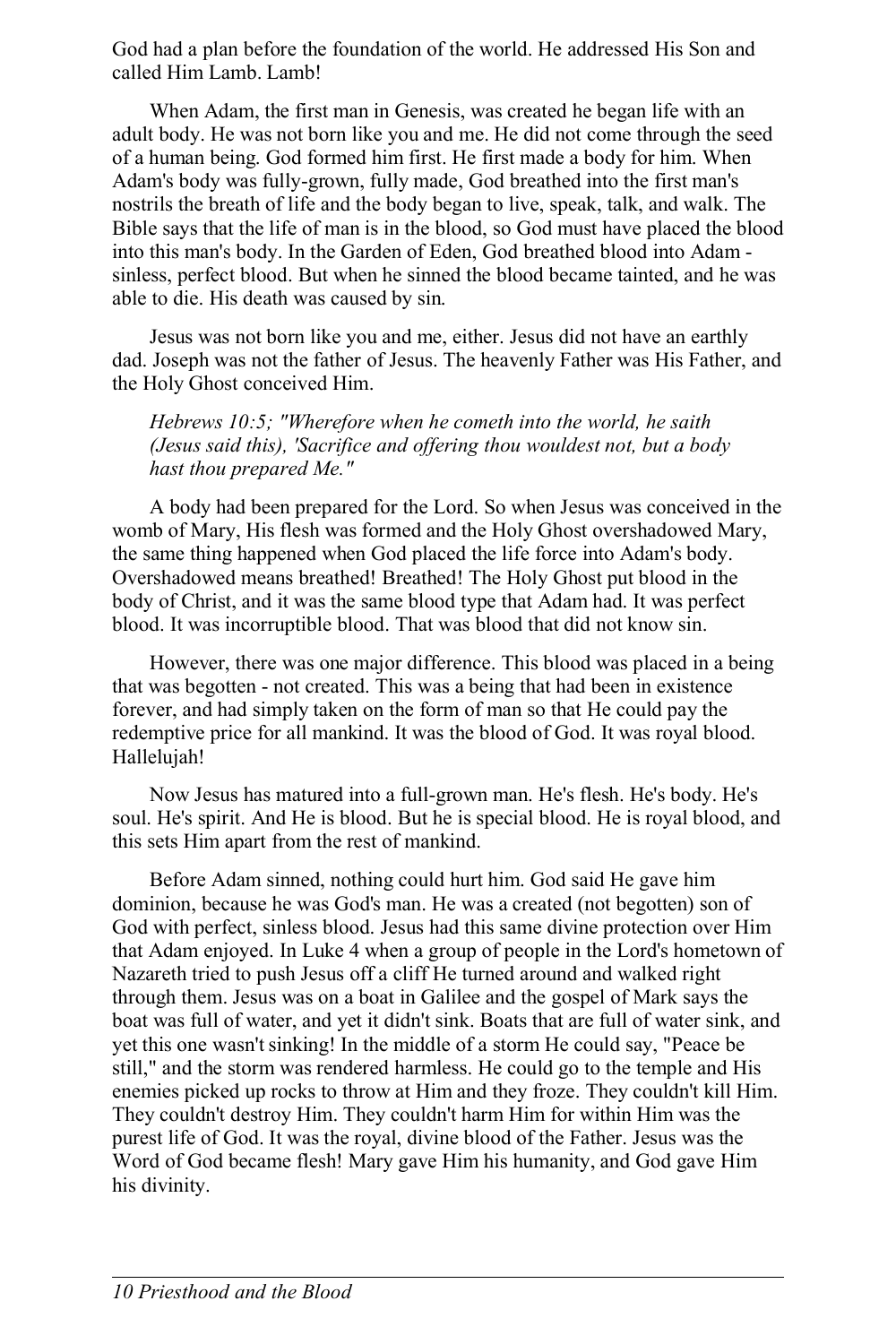When Jesus stood trial, Pilate said to him (John 19:10), "Do you not know that I have the authority to release you and I have the authority to crucify you?" Jesus answered, "You would have no authority over me unless it had been given you from above..." In John 10:18, Jesus said, "I have authority to lay it (His life) down, and I have authority to take it up, again." There truly is power in the blood!

### **MARKING A PERFECT LAMB**

In Exodus 12, God taught the Hebrew people the power in sacrificial blood. When they put a sacrificed lamb's blood on their doorposts, God would not destroy those in that family. Death could not enter into the house which placed an earthly lamb's blood on its door. All Hebrew people knew about the power of lamb's blood. God instructed Israel every year to take a lamb, a special perfect lamb, go to Jerusalem and offer that lamb in the Temple and let the priests slaughter that lamb, and with that lamb's blood they will have kept Passover and it would be a reminder of the day that God overshadowed the children of Israel and passed over, defended and protected them.

The Jewish people in Jesus' time still believed that lamh 's blood had the power to protect their family. The purpose of Jesus coming to earth and possessing this royal blood had to do with the slaughtering of His flesh and His body that took place on Golgotha's hill. The connection can be made in the words of John the Baptist when he saw Jesus and said, "Behold the Lamb of God that taketh away the sins of the world." (John 1:29)

Passover is the first of three great annual festivals. God instructed this celebration to begin the 14th day of Nisan (which is in either March or April). For seven days all leaven was removed from the house, because leaven represents sin (cf I Corinthians 5:6-8 or Galatians 5:9). A special lamb was chosen by the father of each house, and was carefully inspected for four days. The lamb could not be sick, nor could it be blind or crippled. It must be a perfect specimen in every way.

Today in the Holy Land, six miles northwest of Shechem in the tribe of Joseph, a group of Samaritans still celebrate the Passover, using the perfect, chosen lamb. Travelling from Jerusalem toward the Judean Wilderness is a small tourist site called the "Inn of the Good Samaritan." Inside are actual photographs of a modern Samaritan Passover. Today the Samaritans worship on Mount Gerizin, where they have worshiped for the past 2200 years. Since they observe the five books of Moses (Genesis through Deuteronomy) they keep the Passover.

The photographs show the procedure used from the beginning to the end of Passover. Most interesting is how the lamb is roasted on the fire. The lamb is first killed. Then the inside organs are removed. A small piece of wood is placed inside the lamb's rib cage to hold it open. Then the lamb is stretched to the top and the two bottom legs are stretched to the bottom of the long stick. The legs are fastened to the pole, then the lamb is roasted and later eaten.

This is similar to the way the lamb was prepared and roasted since the time of the first Exodus from Egypt (Exodus 12). To my amazement, it was as though the Passover lamb was "hanging from a cross!"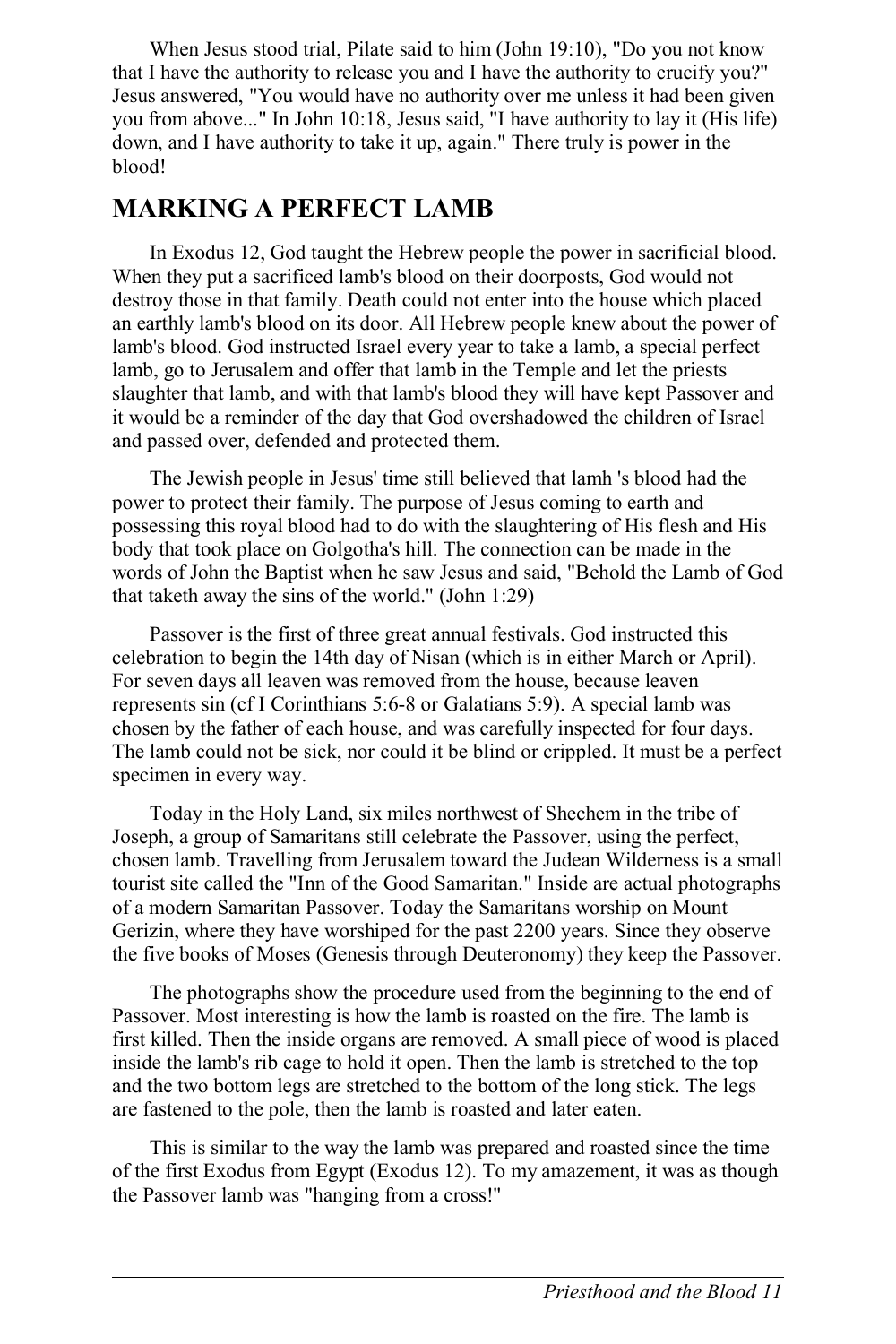

Passover was a reminder of God delivering His people from bondage. The famous Jewish historian Josephus wrote about the Passover celebrations during the Roman time and estimated that in Jerusalem, in the year 65 "not less than three million" were present (Josephus, Wars, 2:280). Even the Jewish Talmud says, "King Agrippa once wished to take a census of the host of Israel. He said to the high priest, `Cast your eyes on the Passover offerings." He took a kidney from each, and 600,000 pairs of kidneys were found there, twice as many as those who departed from Egypt..." (Talmud, Pes. 64b)

With crowds this large, we wonder how many were present the day Christ was crucified, since it occurred on the evening that Passover was to begin!

## **TWO TYPES OF "LAMBS"**

In the New Testament there can be two different words translated as "lamb." One is a common lamb that is part of a flock. The word for common lamb in the Greek is "arnion" (Vines Greek dictionary, p. 647). The second type of lamb uses a different Greek word which is "amnos" (Vines Greek dictionary, p. 647). This lamb would commonly have been called the "pet lamb" during the Passover feast. This was the special lamb from the father's flock, chosen to be offered to God at the Temple in Jerusalem. This lamb was inspected for four days prior to the Passover. The father made certain there were no physical defects or flaws on this chosen sacrifice. Jesus was not a regular offering. He was chosen by His own Heavenly Father, as you will see, to carry the family name to the cross!

Isaiah gave a 700 year preview of the suffering Messiah in Isaiah 53.

*vs. 7; "He was oppressed, and he was afflicted, yet He opened not His mouth: He is brought as a lamb to the slaughter, and as a sheep before her shearers is dumb, so He opened not His mouth."*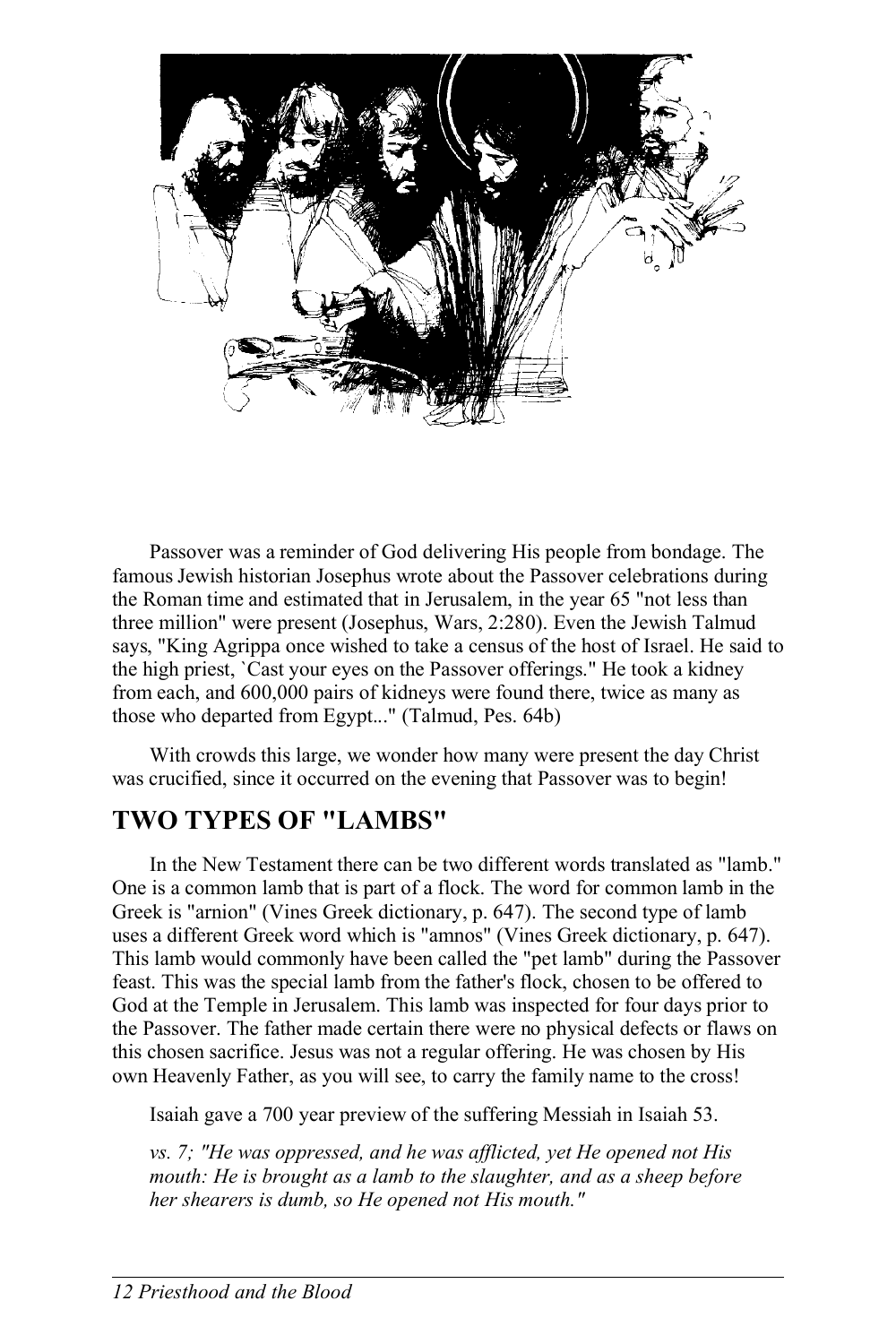About 700 years later John the baptizer introduced Jesus as "... the lamb of God that taketh away the sins of the world" (John 1:19). Jesus was called God's lamb, not just because He was meek, but because He would die on Passover as the final offering for sin! Christ literally fulfilled Isaiah 53:7 when He stood trial before Caiaphas the High Priest. Jesus refused to argue His own case. He "held His peace" (Matthew 27:63).

## **THE MYSTERY OF THE TIMBER**

Most major world religions recognize the existence of Jesus Christ. Some go as far as to proclaim Him a good man, a great teacher and others enter the arena by declaring Him a prophet similar to Moses. But they all STOP at the CROSS! The CROSS may have been a bridge between God and man, but for millions it is a knife of division that separates Christians from pagans! No emblem has been more used or abused than the shape of Christ's death tool! It has been gold plated, and diamond studded. It has been worn as jewelry and hung on the walls in the homes of peasants. This testimony of faith has been severed from historic churches, to be crushed under foot by invading armies.

How could a piece of rugged cedar wood, about eight feet tall cause such irreparable division on this planet? How could God die on a tree? Furthermore, WHY would God allow His only Son to die that way? The answer is SUBSTITUTION. An innocent man died in place of the guilty. There was no other way!

The emblem of the cross appears throughout the early scriptures.

- 1) At God's instruction the blood of the Passover lamb was applied on the top and the two side posts of the door. Many believe the mark on the door was in the shape of the Hebrew letter "tav," which is the 22nd letter of the Hebrew alphabet. In King Solomon's time the shape of the letter "tav" was similar to our English letter "X." In Christ's time, the letter changed its shape and in modern Hebrew it now looks similar to a small letter "n" in the English alphabet.
- 2) The holy articles in the Tabernacle in the Wilderness were positioned in the shape of a cross (see the first section of this book).
- 3) In Ezekiel 9:4 and 6, a special angel carrying a special pen and inkhorn, marked the righteous men on their foreheads for protection. An early church father, Jerome, believed the mark was the shape of an "X" (cross) similar to the Hebrew letter "tav."
- 4) The brazen serpent which Moses hung on a "pole" was referred to by Christ Himself in John 3:14, "As Moses lifted up the serpent in the wilderness, so the Son of Man must be lifted up..."

Christ could compare His death to the serpent on the pole for several reasons.

1) A serpent has always represented sin (cf Genesis 3:15). If Christ represents a lamb why did He refer to the brass serpent? II Corinthians 5:21 says,

*"For He hath made Him (to be) sin for us, who knew no sin; that we might be made the righteousness of God in Him."*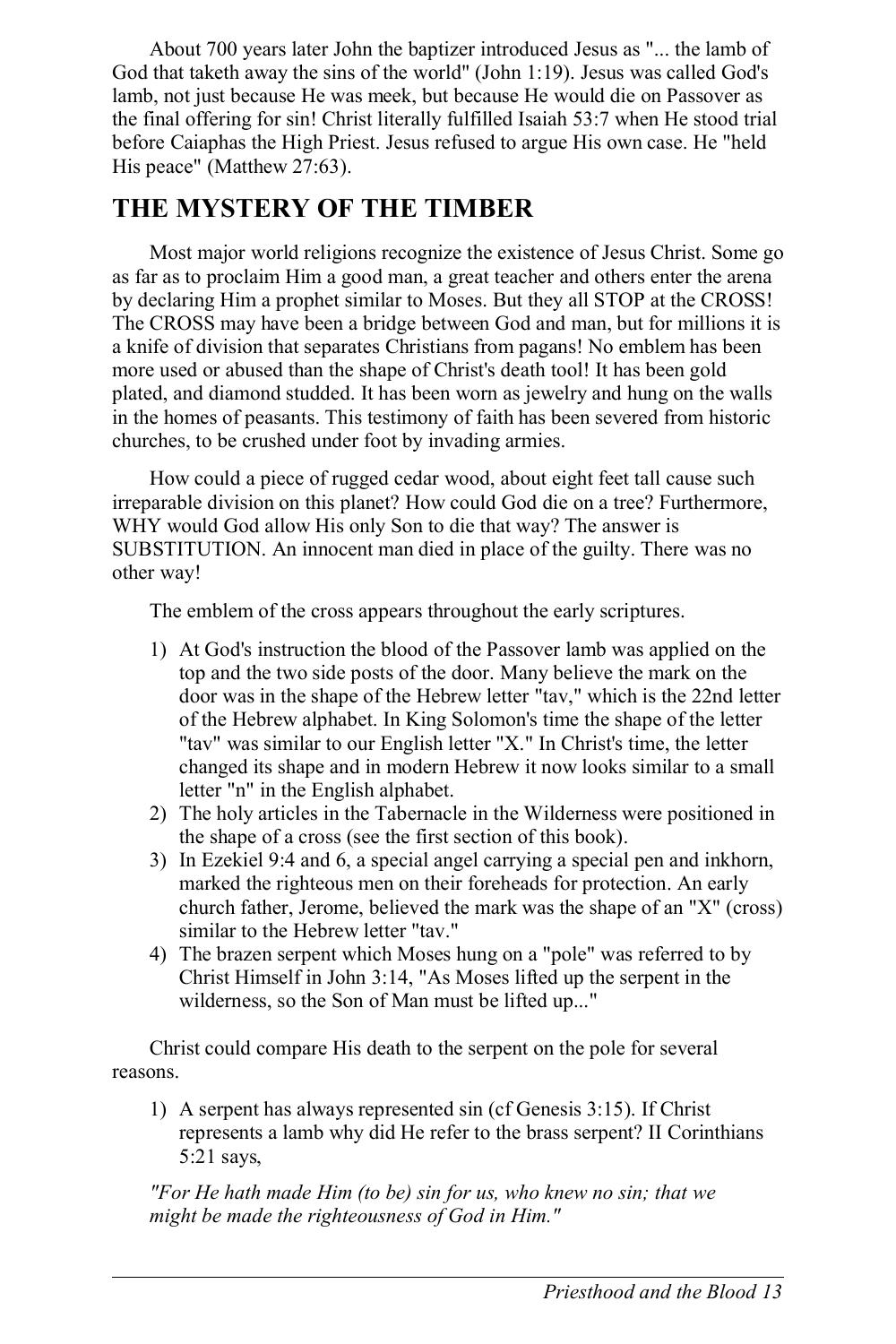The apostle Peter said, "Who His own self bore our sins in His own body on the tree..." (I Peter 2:24)

People looked to the brass serpent AFTER they were bitten by poisonous vipers. Those who "looked to the serpent" were cured of the plague. Likewise, those who would look to the suffering of Christ, and would believe upon Him would be cured of the plague of sin and death!

2) The law of Moses taught, "Cursed is the man that hangeth upon a tree." (Dent. 21:23) Paul then related this law and told us WHY Christ went to the cross. Galatians 3:13 says,

*"Christ hath redeemed us from the curse of the law, being made a curse for us: for it is written, Cursed is every one that hangeth on a tree."*

Christ carried the sins of humanity to the cross. The TREE was a sign of the curse. Religious Jews in Paul's time familiar with the "curse of the law," could not understand how a man dying on a cursed tree could forgive sins. The answer is that He was made a curse and carried the curse with Him, and by doing so freed us from that curse (see Colossians 2:14-15).

## **TORTURED TO DEATH**

Crucifying criminals was known to the world many years before Christ, but none used this torture tool more effectively than the Romans. The Jewish historian Josephus reported in his writings various incidents regarding crucifixion.

Among Josephus' records is Antiochus IV who crucified those Jews at Jerusalem who would not relinquish their faith (Ant. 12:256). He mentions two thousand rebels who were crucified by Quintilus Varus (Ant 17:259). Felix was known to crucify both rebels and zealots. He also crucified anyone he suspected of collaborating with them (Wars 2:241). During the famous siege of Jerusalem, Titus had all the Jewish prisoners crucified on the walls of the city of Jerusalem at a rate of up to 500 a day (Wars 5:449-452). In one instance 800 Pharisees were crucified while their wives and children looked on (Ant. 13:380-381).

Historical records could swim in the blood of past victims of crucifixion. Yet, no single death carries more historical weight than the day a tall, suntanned Nazarene hung between heaven and earth! All history revolves around the day that God, man and the devil were in agreement... and that was the day Christ was crucified.

Man said He must die. His fiery proclamations and common teachings were drawing mass crowds throughout the region. He was a political threat to Rome and a religious threat to the Pharisees and Sadducees. Man said, "Kill Him."

The devil said He had to die. Pigs were drowning by the thousands in a Galilean lake. Dead, religious church members were given eternal life in once lethargic synagogues. Screaming maniacs were putting on new clothes and going to church. Jesus was bad for the devil's business and the devil wanted Him dead.

And God said He must die. But not for the same reasons. God said, "I want man back. He is my beloved creation. I want the power of sin destroyed. God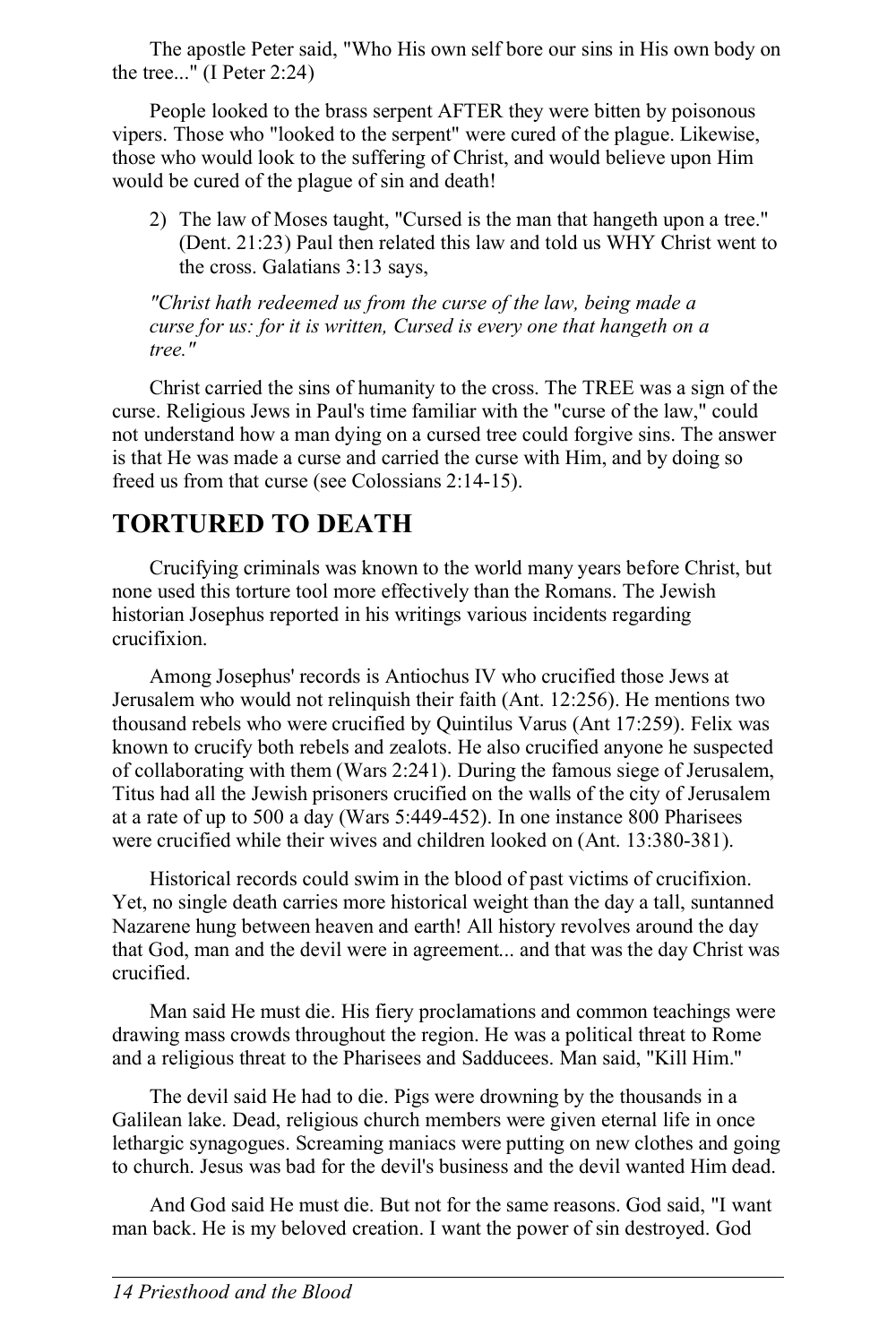said, "Jesus, You have to die." Jesus accepted the Father's will in the garden where He said, "...not My will but Thine be done," (Matthew 26:39). And the Lamb went to slaughter.

## **THE MYSTERY OF THE INSCRIPTION**

One seemingly unimportant item which was reported in the gospel of John made the religious leaders very angry at the crucifixion of Jesus. The inscription written by Pilate and nailed to the cross caused a great deal of anxiety within the ranks of the Scribes and Pharisees. There is an astonishing discovery to be found in the inscription on the cross which will reveal the reason for their anger.

When a Jewish family arrived in Jerusalem for the Passover, they would either purchase or bring with them a bronze name tag. This name tag had the family name written on it. They would tie a bronze rope or thread to the bronze name tag and hang it around the neck of the "pet lamb." Each father desired that God would know their family was observing the Passover, and that the lamb that bore their family name was being sacrificed for them. All of the events of the Passover feast deal deeply in types and shadows that point directly to Jesus as the Passover Lamb for the world, but what could this name tag possibly have to do with the Lord and His crucifixion?

Part of the answer is found in the gospel of John, but we must understand Jewish procedure to piece the whole picture together. In John 19:19-20 it says that Pilate had written an inscription and placed it on the cross above the head of Jesus. The Bible says it was written in three languages. The phrase as it was translated in our English Bibles was "Jesus the Nazarene, the King of the Jews." It was originally written in Latin, Greek, and Hebrew. The Romans would read it in their native tongue of Latin, the Jews would read it in Hebrew, and anyone else could read it in the common language of that day which was Greek.

The literary custom of the scribes of those days would be to take the first letters of the words in a phrase and put them together to see if there would be a hidden meaning from the arrangement of these letters. This custom dates back at least to the time of the Babylonian captivity of the Jewish nation.

The Roman Catholic Church used this ancient custom by placing four letters on their crucifixes which are "INRI." These are the first letters of the four words of the inscription on the cross as they appeared in Latin.

#### **"IESVS NAZARENVS REX IUDAEORVM"**

The name "Jesus" in Latin is not spelled with a "J." It is spelled with an "I." So the first letter "I" represents the name of Jesus. The second letter "N" is the first letter for the word "Nazareth" in Latin. Then "R" Rex, is the first letter for "King," and finally "I" would be for the "J" in the word "Jews." Those are the first four letters of the four words in **Latin "INRI."** And since the Roman Catholic religion uses Latin in their services, it only stands to reason that on their crucifix they would use these four Latin letters.

They had the right idea according to Jewish religious customs, but used the wrong language in discovering the phrase within the inscription that sent the scribes in a panic. In Israel, when a Jewish child visits other churches to learn about their religions and enters a Catholic church, it makes no sense to them to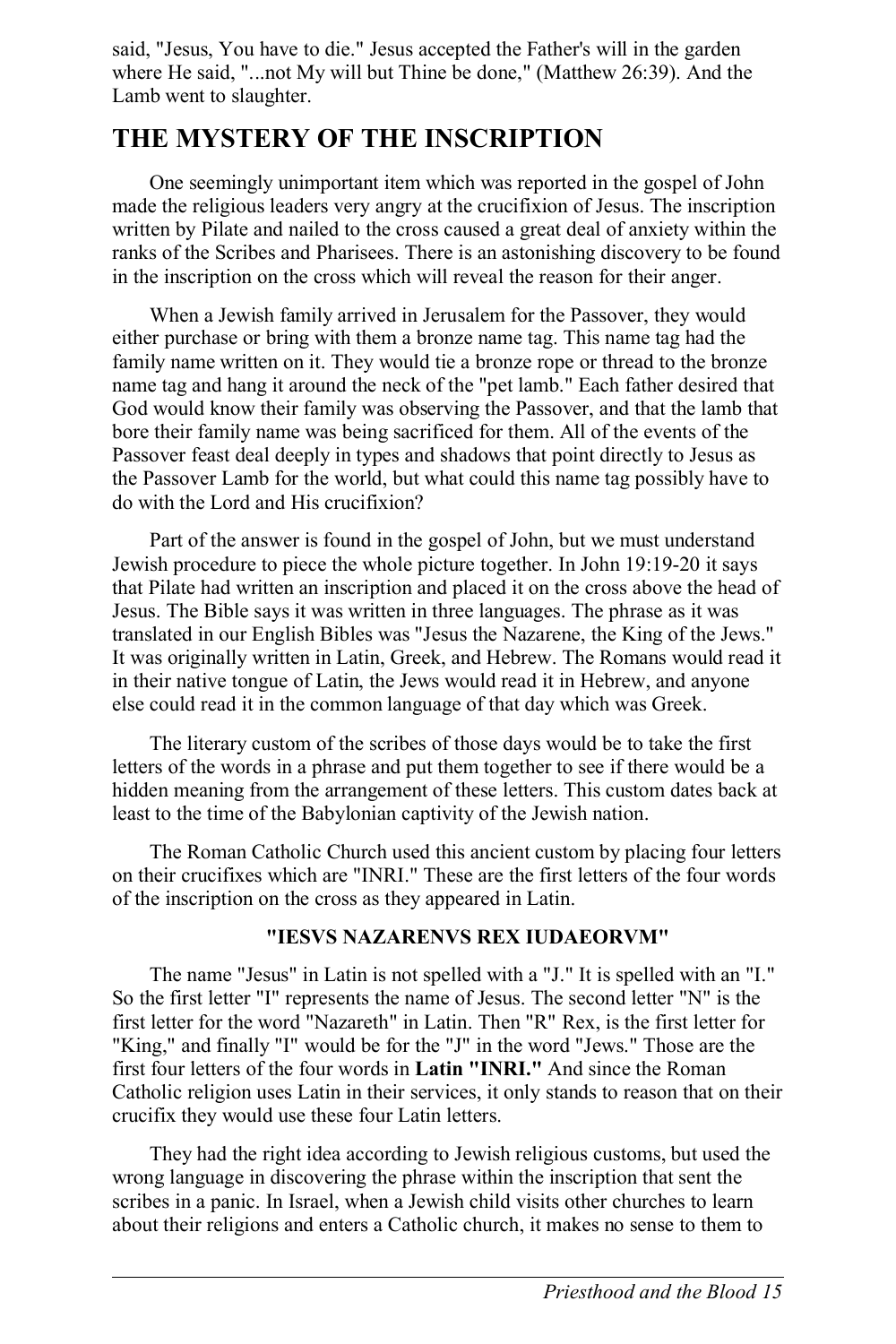see a crucifix with an "I.N.R.I." on the cross. If the Catholic church would have translated the inscription from the Hebrew language, the meaning of the inscription would be a testimony to the Hebrew people today, and not a matter of so much confusion.

The inscription on the cross was written not only in Latin, but also in Greek, and Hebrew, and when the scribes put the first letters together to find out the hidden meaning they would naturally use the Hebrew words because that was their language. When we translate the inscription from the Hebrew language, we can soon learn why the scribes almost passed out and their blood pressure went up at the crucifixion site. Remember, John said, "This title then read many of the Jews: for the place where Jesus was crucified was nigh to the city..." (John 19:20)

## **TRANSLATING THE HEBREW INSCRIPTION**

The religious services at the Temple would be conducted in the Hebrew tongue. Hebrew scribes were responsible for copying the law as well as coding and classifying the matters pertaining to scriptures. Christ, during His ministry was continually at conflict with the scribes.

The scribes, standing at the bloody cross would have read the inscription in Hebrew. Since the New Testament was written in the Greek language, we must translate the inscription from the original Greek text back to the Hebrew. The phrase as it appeared on the cross in Greek was written like this:

## ΙΗΣΟΥΣ Ο ΝΑΖΩΡΑΙΟΣ Ο ΒΑΣΙΛΕΥΣ ΤΩΝ ΙΟΥΔΑΙΩΝ

The Greek letter o is called an omicron and can be translated a variety of ways into either "of," "the," "and," "a," etc. It seems like a very insignificant word, but it makes all the difference in the world when finding out what made the scribes so upset. Our English translators translated it as "the," but Reverend Peter Michas (who is a Greek and speaks Greek) went back into the Lidell and Scott Dictionary of Greek words to see if this translation was correct, because there was suspicion of more being there than met the eye.

There are pages and pages of ways to translate the omicron in the Greek language, but when Professor Michas came to about the fifth page, the Lidell and Scott showed him that it could be translated as "and" and gave him an example that proved that this was the way it should be translated in this particular case.

In the ancient Acropolis of Zeus in Pergamus (Pergamus was the seat of Satan according to Revelation 2:13) there was an inscription written to Zeus in Homeric Greek and the phrase was written like this:

#### ΖΕΥΣ-Ο-ΠΕΡΓΑΜΩ-Ο-ΒΑΣΙΛΕΥΣ Ο ΘΕΟΣ

The Lidell and Scott translates the phrase like this: **"Zeus of Pergamus and King and god."** The similarities between the way this phrase was written and that of the inscription on the cross of Christ which was written by Pilate is undeniable. Pilate, being a Roman and highly educated was very well versed in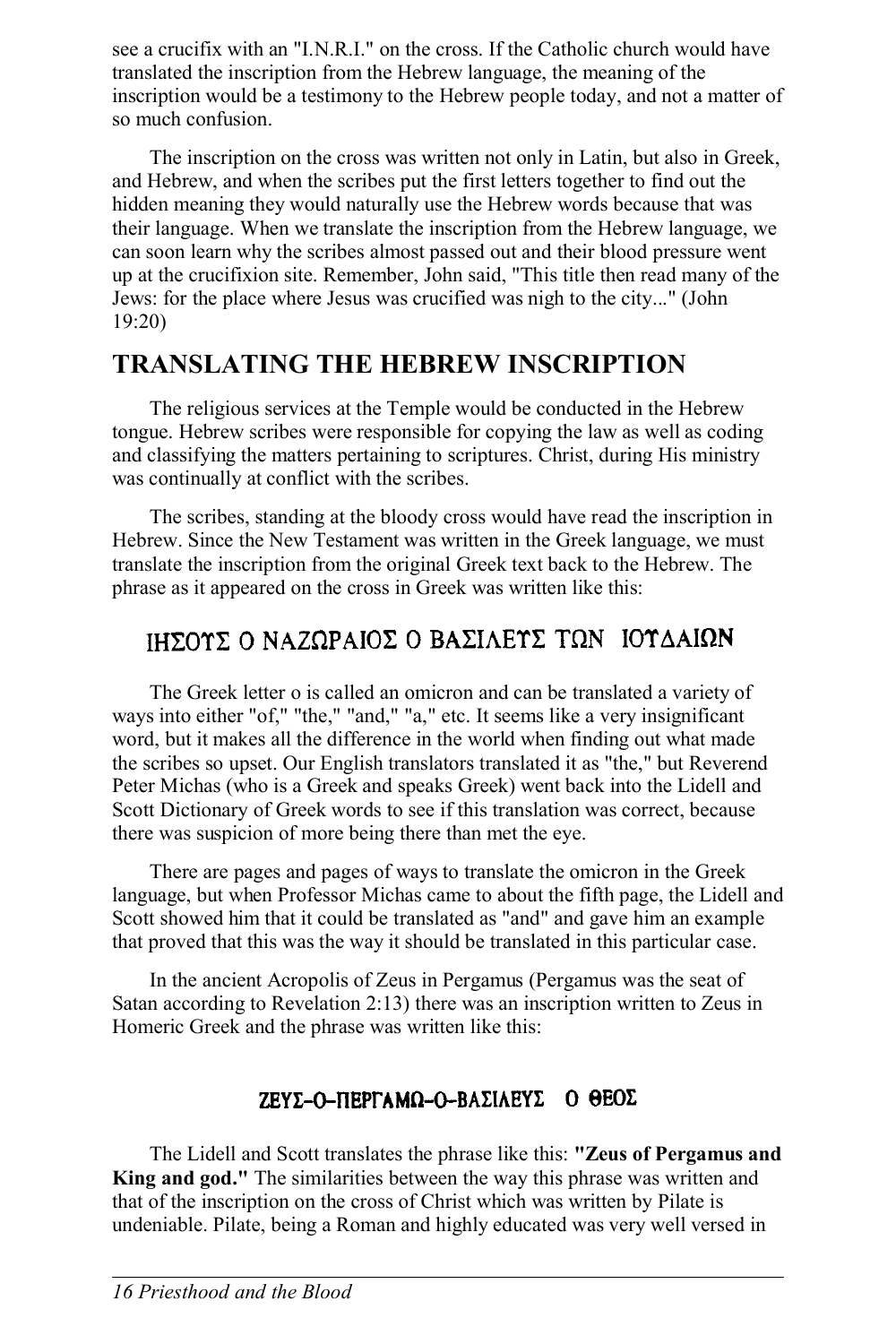the pagan beliefs of the day, and certainly knew about the inscription given to Zeus in the temple of Pergamus. This was a title of praise given to the highest of the Greek and Roman gods - Zeus. Apparently, Pilate took this same phrase, reworded it, and by doing so made this sign on the cross not so much of a mockery of Christ as it was a tribute to this amazing Galilean.

It must be remembered that Pilate's wife had a frightening dream and warned Pilate not to have anything to do with this man. Pilate washed his hands publicly of all "guilt" of the crucifixion (Matthew 27:19), and announced that Christ was an "innocent man" (John 18:38). To demonstrate Christ's innocence, Pilate acted out a part of the law of Moses with which all religious Jews were familiar. If an "innocent man" was slain near a city wall, and none claimed responsibility for the death, the elders of the city were to take a heifer and go to the nearest city. Before the city elders, they were to wash their hands and cut off the heifer's neck. This would keep judgement from falling on the town. There was a divine punishment pronounced against those that shed innocent blood.

When Pilate washed his hands, the religious scribes understood the meaning of this act. He was saying, "I will not be responsible for His blood." That is when the multitude cried out, "His blood be upon us and upon our children."

As you will discover, Pilate's true feelings about Jesus may have been hidden in the inscription above the cross.

## **THE "TETRAGRAMMATON" OR THE HOLY NAME**

Now that we know the intent of the author, we know that the omicron must be translated as "and" and we can go back and reconstruct the phrase in Hebrew exactly as it appeared on the cross.

Remember. Hebrew is read from right to left. So, when the first four letters of the Hebrew are placed together, they look like this:

#### יהוה

Now, for those that do not know what that is, I will write it phonetically in the English language. First the inscription on the cross:

#### **"Jesus of Nazareth, And King of the Jews" - English**

#### **"Yehoshua Hanatzri Vemelech Hayhoodem" - Hebrew**

#### **"YHVH"**

### YOD $( \cdot )$  HE $( \cdot )$  VAV $( \cdot )$  HE $( \cdot )$

In the Old Testament, the letters "YHVH" represent the holy, unspeakable name of God, called by scholars the tetragrammaton (which is Greek meaning a four lettered word)! When we add vowels to these four Hebrew letters, in English it spells JEHOVAH! Hallelujah! God put His family name on the cross to show that this was His chosen lamb!!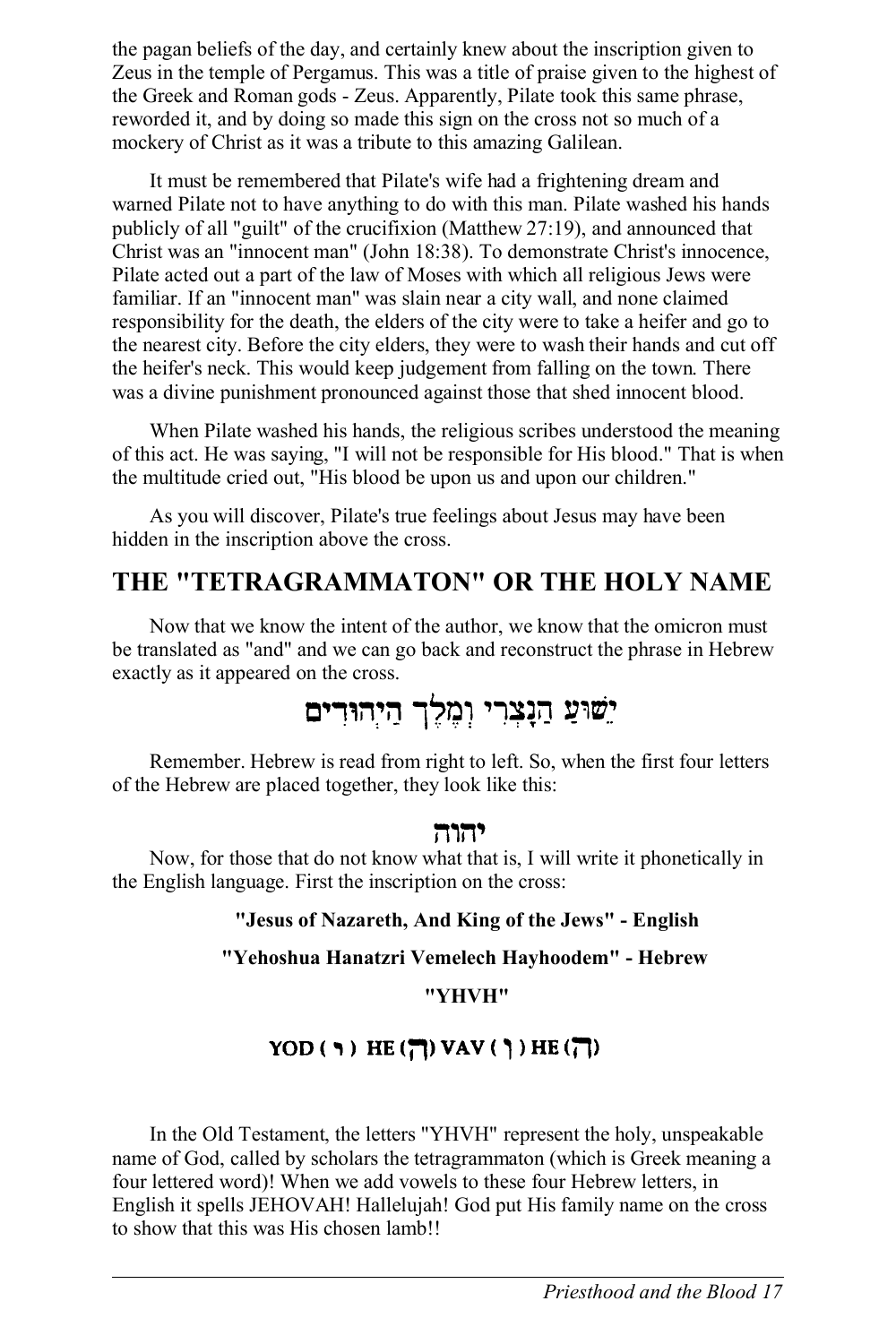The first letter of the first word is "Y." The first letter of the second word is "H." The first letter of the third word is "V." And finally, the first letter of the fourth word is "H." Instead of reading INRI in Latin, the scribes read in Hebrew "YHVH"! This may mean absolutely nothing to you, yet, these four Hebrew letters spell the sacred name of God found over 6,000 times in the Old Testament scriptures! This is God's personal name! JEHOVAH! By writing this inscription, Pilate wrote the holy name of God upon God's lamb!

Jesus was marked for all the Passover participants to see! He was the final sacrifice hanging upon the pole. In fact, while God's favorite lamb was being executed, the priests at the Temple were preparing for the ritual of offering thousands of lambs for the people.

When the religious leaders read the inscription, they came to Pilate and said, "Change it! Change the wording and say `He said He was the King of the Jews.' That way the name of God would not be found on the cross. This man was crucified for the sin of blasphemy. He made Himself equal with God! If you leave the inscription like it is, you are telling everyone that this man is God which is the very reason for His crucifixion!" However, this was the one item during the whole trial about which Pilate stood his ground. His reply was, "What I have written I have written" (John 19:21-22).

God had put His name on His lamb for the whole world to see! The Jews had been bringing Passover lambs to the Temple with their bronze name tags and were saying, "God, see our name. This lamb is for our family." God hung His Son on the highest hill in Jerusalem to tell all mankind, "See My name. It is Passover, Jews. You are taking your lambs to the Temple. When the blood is flowing in the Temple from the Passover lambs of the people, My Son's sinless blood will be flowing for the redemption of mankind so you can once again have direct fellowship with your Creator."

## **THE MYSTERY OF THE THREE CROSSES**

Each aspect of the crucifixion is a scene from the past; a type from the old law being acted out--fulfilled by Christ Himself. For years I have pondered the thought, "Why were there three crosses? Surely there is a spiritual significance or a mystery hidden in the three crosses."

Jewish history as outlined in the Mishna (Jewish religious law) may give a clue that will bring new light on why there were three crosses.

When the Temple existed, a special time called Yom Ha Kippor, or the "Day of Atonement," was observed each year. In preparation, the high priest would separate himself from his family and from the Israelites for seven days in a chamber at the Temple. On the special Day of Atonement, he came forth dressed in four linen garments which were the following (Leviticus 16:4):

- 1. A linen robe with long sleeves which also draped to the ankles.
- 2. A linen belt which tied around the waist.
- 3. A pair of linen breaches.
- 4. A linen turban which fit around the head, covering his hair.

Notice that the priest removed his royal vestments: the gold crown engraved with the name of God, the breastplate of gold with the 12 precious stones, the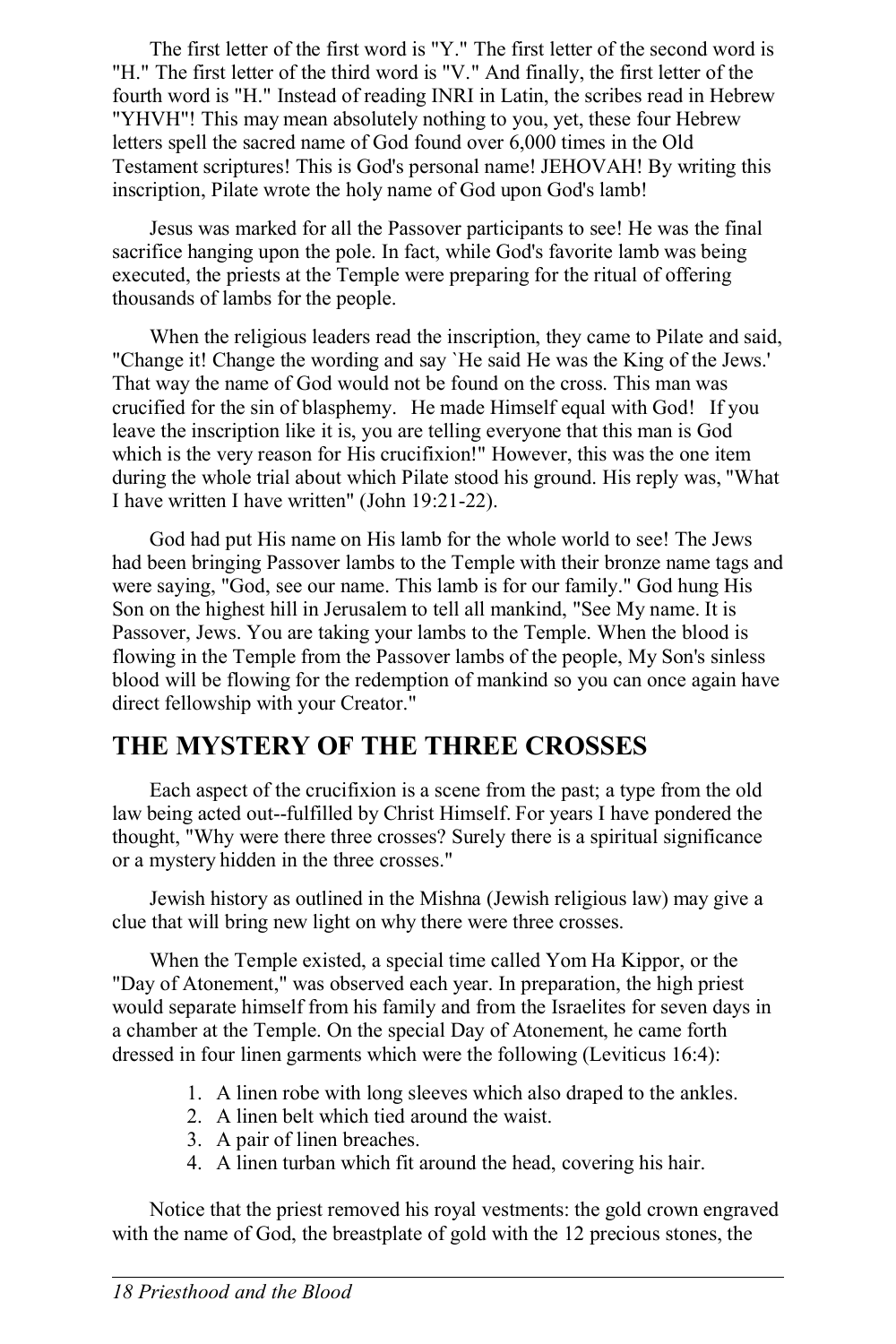Urim and Thummim, and the purple garment, to wear linen clothes. According to Jewish tradition, since Israel sinned with the golden calf, God would not permit the high priest to enter the holy place carrying gold upon him lest PRIDE enter his heart! During this important occasion, the high priest would offer special animal sacrifices for himself, the other priests and Levites, as well as for the entire population of Israel.

On this day GOD would decide if He would forgive the sins of the nation. The entire day was spent in fasting and in reverence to God. Another Jewish tradition holds that when the priest entered the Temple, the sound of the Cherubim's (holy angels) wings could be heard beating against each other. Upon entering the Holy of Holies the sound ceased. The angels were waiting on God's verdict-was Israel going to be forgiven or held guilty for their sins. When in heaven, God covered their sins, then the sound of the wings was heard, again, in celebration of God's favor.

Ezekiel described the sound of the Cherubim's wings being heard "even to the outer court as the voice of the Almighty speaketh" (Ezekiel 10:5). He also saw the "glory of God departing from the threshold of the house" (Ezekiel 10:18). We know that Cherubim were special angels which guarded the entrance of the Garden of Eden after man's fall (Genesis 3:24). There were two gold Cherubim on the lid of the ark of the covenant, and two very large gold Cherubim place in the holy place in Solomon's temple (11 Chronicles 3:10-12). Angels were no doubt concerned about man's destiny with God. Paul said that "...the angels desire to look into these things."

Once the priest entered the holy place with the bulls blood, he sprinkled the east side of the ark of the covenant seven times (Leviticus 16:4). Without the shedding of blood there was no forgiveness of sins!

## **THE THREE RED THREADS**

During this important moment, the high priest would bring two goats before him. Each goat must be identical in age, size, color, etc. The priest would "cast" lots" to see which goat would be burned on the altar and which goat would be the "scapegoat." Reaching his hand into a small wooden box, he lifted a gold engraved marker which said, "For the Lord." Immediately the goat designated "for the Lord" was marked with a long piece of scarlet thread around its right horn. This goat would die on the altar!

The other goat was marked for "Azazel." There has been much speculation as to the meaning of "Azazel." The word is used in Leviticus 16:8-10. The use of goats for "magical purposes" can be found in secular history. In Babylon, during the feast of Akitu (the New Year) a goat was substituted for a human being to the goddess of the abyss called Ereshkigal. The Hittites used to send a goat into enemy territory because they believed it would carry a plague there.

The goat Azazel (the scapegoat) had a scarlet thread tied around its neck. The high priest then laid hands on the goat, thus transferring the sins of all Israel onto the goat. A man then led the goat outside the east gate, across a ramp (in the Temple times) and toward the Judean wilderness. According to some commentaries, the goat was taken to the wilderness where it was pushed off the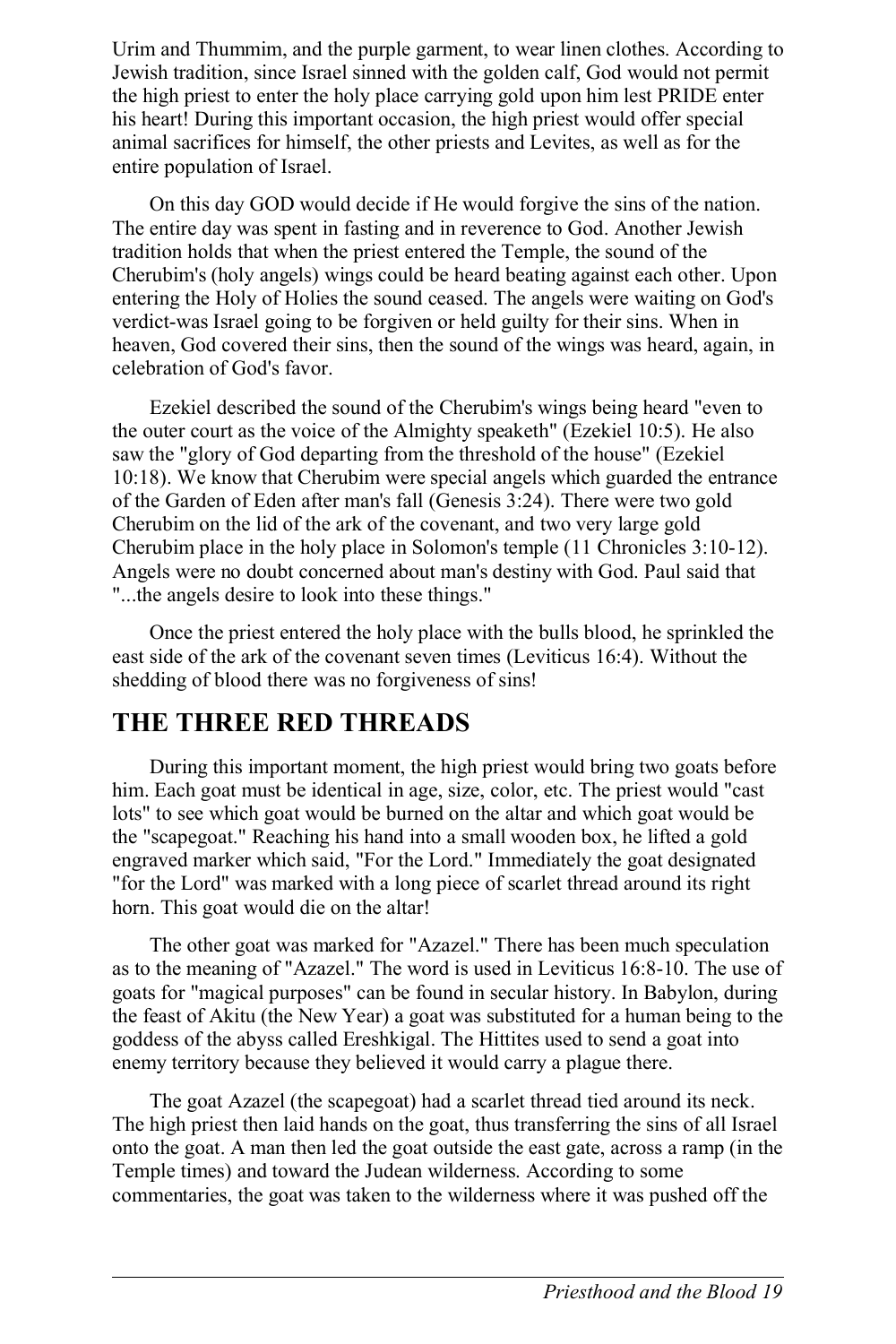cliff and it died. God did not want the sins coming back into Jerusalem, so the goat was destroyed, never to bring the sins back, again!

Since it is a belief that demonic spirits hang out in the dry places such as a desert (Luke 11:24), this goat called "Azazel" was actually another name for Satan. The idea was to get rid of the evil by banishing it to its original source (Encyclopedia Judica; Azazel; p. 1002).

A third red thread was attached to the door of the Temple gate. When the goat died in the wilderness, the red thread on the Temple door was said to turn white. Upon seeing this, Israel knew GOD had accepted their sacrifices and the sins were forgiven. Perhaps this is what Isaiah meant when he said, "Though your sins be as scarlet they shall be white as snow; though they be red like crimson, they shall be as wool" (Isaiah 1:18).

There were three red threads used on the Day of Atonement. The first was tied on the horn of the goat "for the Lord." The second was tied around the goat "for Azazel," and the third turned white on the Temple doors when God saw the sacrifice was completed.

## **THREE CROSSES AND THREE RED THREADS**

The idea of WHY three crosses are in the crucifixion story can now be understood. Three men are dying.

> \*JESUS was dying as an offering "for the Lord." \*A THIEF died rejecting Christ and he went to hell. \*Another THIEF "changed" while on the cross and his scarlet sins became white as snow.

The three red threads tell us about the three different persons hanging on the cross. One is a sacrifice for the Lord, one dies and is given over to demons (in hell) and the other one changes while "hanging" on a piece of timber, just as the red thread on the Temple door turned white!

It is understood by Jewish writings that the Jews understood the words of Isaiah 1:18 to refer to the scarlet thread and that they expected it to turn white, in terms of that promise. It is said that it did so in the time of Simon the Just, but no change was perceptible in it for forty years before the destruction of the Temple by Titus (Mishna de Sabb; Die: cap 9 sect. 3). History records the destruction of the Temple by Titus in the year 70 A.D. Most historians agree that Christ began his public ministry on or near 30 A.D. Perhaps without realizing it, the Mishna reveals something interesting - namely, that about the time of Christ's ministry the red thread on the Temple door never turned white, again! The reason was because the Lamb of God would now make our sins "white as snow" through His own blood!

The priest sprinkled the blood seven times on the ark of the covenant. Jesus shed His blood from seven different parts of His Body.

- 1. On His FACE when His sweat became blood.
- 2. On His HEAD when they placed a crown of thorns on His head.
- 3. On His BACK when they beat Him with a whip.
- 4. On His LEFT HAND when the spike was driven into the flesh.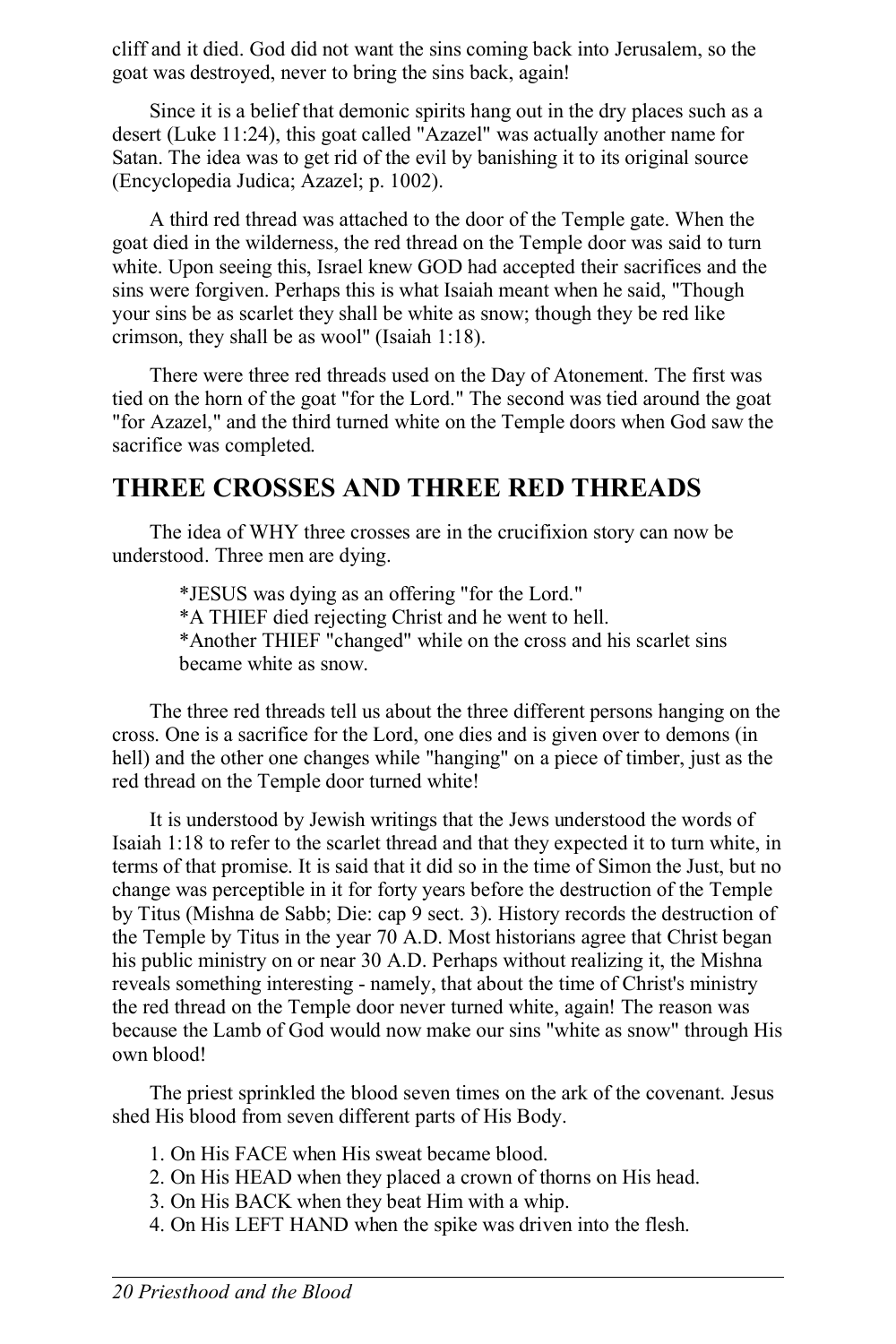- 5. On His RIGHT HAND when the spike was driven into the flesh.
- 6. On His FEET (which were nailed together). On His SIDE when the spear pierced Him.

Judas sold Christ for 30 pieces of silver. Was this number 30 a coincidence? We must remember that each event of the crucifixion can be found hidden in the patterns of the Old Testament law.

The purpose of Jesus' death was to redeem sinners. Christ was going to bring forth a CHURCH consisting of people from every nation, kindred, tongue, and people. This Church would be His BRIDE that He would present to His father at a great wedding supper (cf. Revelation 22:17; Revelation 21:9). Since the BRIDE of Christ consists of all believers who are born again of the Holy Spirit (I Corinthians 12:13), then we had to be redeemed back to God. We were redeemed by the BLOOD of Christ.

The law of Moses gave the exact amount for the redemption of a woman:

*Leviticus 27:4, "And if it be female, then thy estimation shall be THIRTY shekels."*

About 600 years before Christ, the prophet Zechariah predicted the exact amount that Judas would offer to betray Christ;

*Zechariah 11:12; "...So they weighed for my price thirty pieces of silver.*

*vs. 13; And the Lord said unto me, Cast it unto the potter: a goodly price that I was priced at of them. And I took the thirty pieces of silver, and cast them to the potter in the house of the Lord."*

Judas fulfilled this prophecy to the detail. He returned the thirty pieces of silver, hung himself and a field was purchased with the money (Acts 1:17-19). God's plan for our salvation was so interwoven in the feast, the sacrifices and the hidden typology of the law and prophets, that once someone begins to see the pattern develop, it becomes undeniable that Christ was and is the true Savior of the world!

## **DURING THE THREE DAYS AND THREE NIGHTS**

Jesus cried three words that were reserved for the high priest... "It is finished!" With this groan from the timber came a reaction in three worlds. A large VEIL in the Temple measuring 80 feet high, 20 feet wide, and 18 inches thick served as a partition between God and man, but this was cut in half by the hand of God when Christ died. God wanted OUT and sinners wanted IN!

The universe went into total revolt. Thick darkness hovered over Jerusalem's rolling mountains and the people who just moments before were yelling, "Crucify Him," were now "smashing their fist against their chest." Sin-hardened Roman soldiers were making a confession of faith at the completion of the execution, when one said, "Surely this was the Son of God." Disciples were hanging their heads in fear, broken and wounded. Their King was dead. The Man who could walk on water seemed to be unable to control His own destiny. To the fearful followers of Christ, their world would never be the same.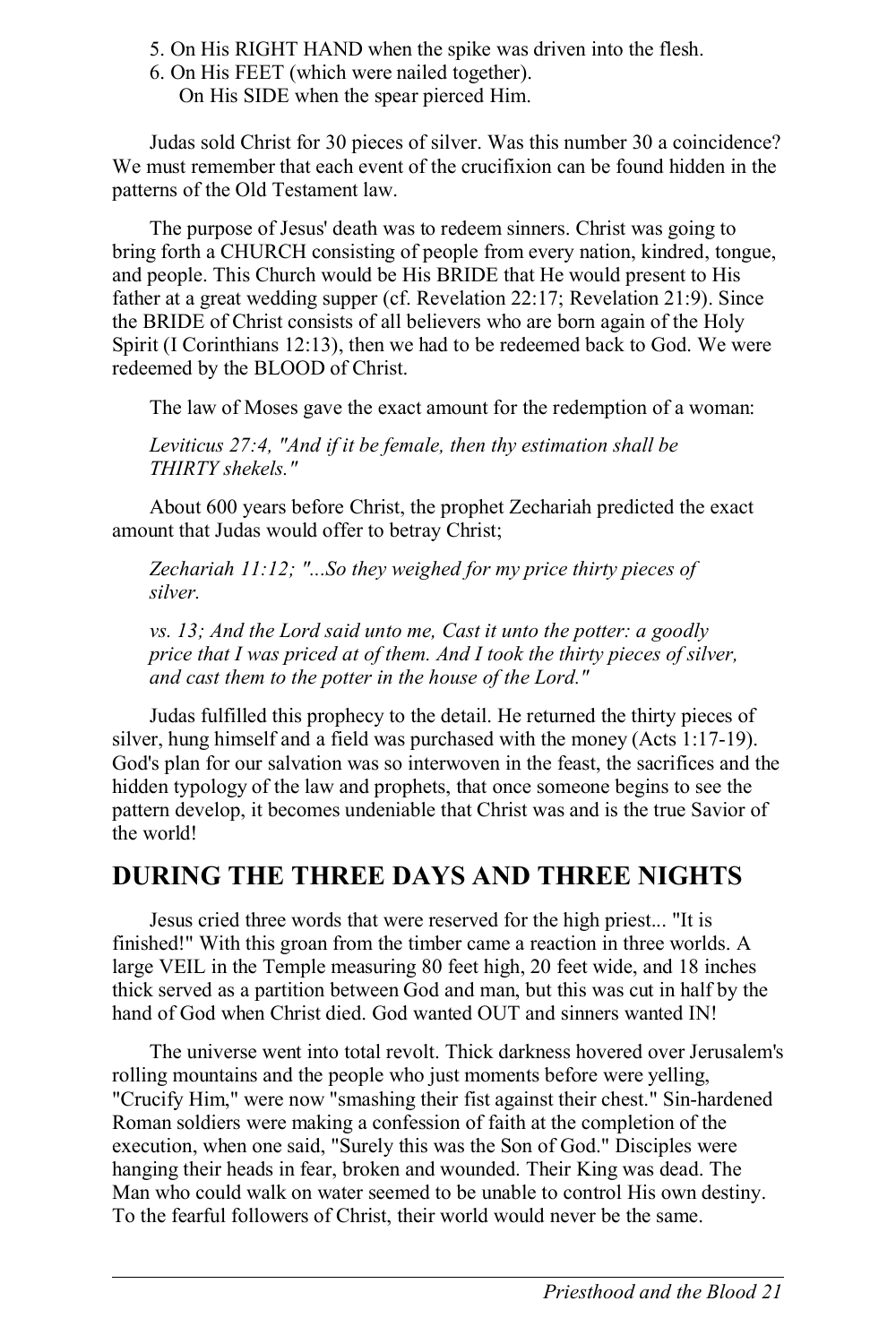The reaction in heaven itself is a mystery. The scriptures reveal that angels ministered to Christ at His temptation (Matthew 4:11), in Gethsemane's garden before His death (Luke 22:43), and were present at His resurrection (John 20:12). The Father knew the END of the story! This strategic moment was planned "from the foundation of the world!"

*"...Who for the joy that was set before Him endured the cross, despising the shame..." (Hebrews 12:2).*

Before Christ's crucifixion, when men died, their spirits descended to the lower parts of the earth. There are huge caverns and places carved deep beneath the earth. Both the righteous and the unrighteous went there, but they abode in separate compartments. The righteous went to a large area called "Abraham's bosom," and the sinners went into a large compartment of fire called hell (cf Luke 16:19-31).

Jesus had predicted, "As Jonah was three days and nights in the whale's belly, so the Son of Man must be three days and nights in the heart of the earth." When Christ "gave up the Ghost" (Matthew 27:50), His spirit went into paradise, where righteous men had waited for thousands of years for their redemption from that place!

No doubt, Abraham, the father of the faithful was present when the spirit of Jesus descended into the lower parts of the earth! Paul mentions this in Ephesians 4:8-9;

*vs. 8; "Wherefore He saith, When He ascended up on high, He led captivity captive, and gave gifts unto men.*

*vs. 9; (Now that He ascended, what is it but that He also DESCENDED FIRST into the lower parts of the earth?...)"*

For thousands of years, the spirits of righteous men, upon death, were taken to this underground paradise. Christ, upon His death, descended to this huge underground vault to "preach to the spirits in prison!" For the first time, Abraham saw "his seed" that God had promised him! Isaiah saw the "virgin born" Son of God (Isaiah 7:14).

Jesus conducted a three day evangelistic crusade right near the very gates of hell! What sermon did He "preach" to those men who had died under the covenant of Abraham? Remember, the law of Moses provided forgiveness for sins by the blood sacrifices "covering" the sins. Men's iniquities were "hid" from God. I believe Jesus preached a message on His sufferings and on His blood! Christ had brought an eyewitness with Him, a former thief on the cross, the first mortal man to be forgiven by the blood of Christ! Christ had told the forgiven thief, "Today thou shalt be with Me in paradise!"

As you will see, when Christ resurrected, many saints came out of the earth with Him and many were seen in Jerusalem.

## **WHAT SATAN SAW**

*I Corinthians 2:6; "Howbeit we speak wisdom among them that are perfect: yet not the wisdom of this world, nor the princes of this world, that come to naught:*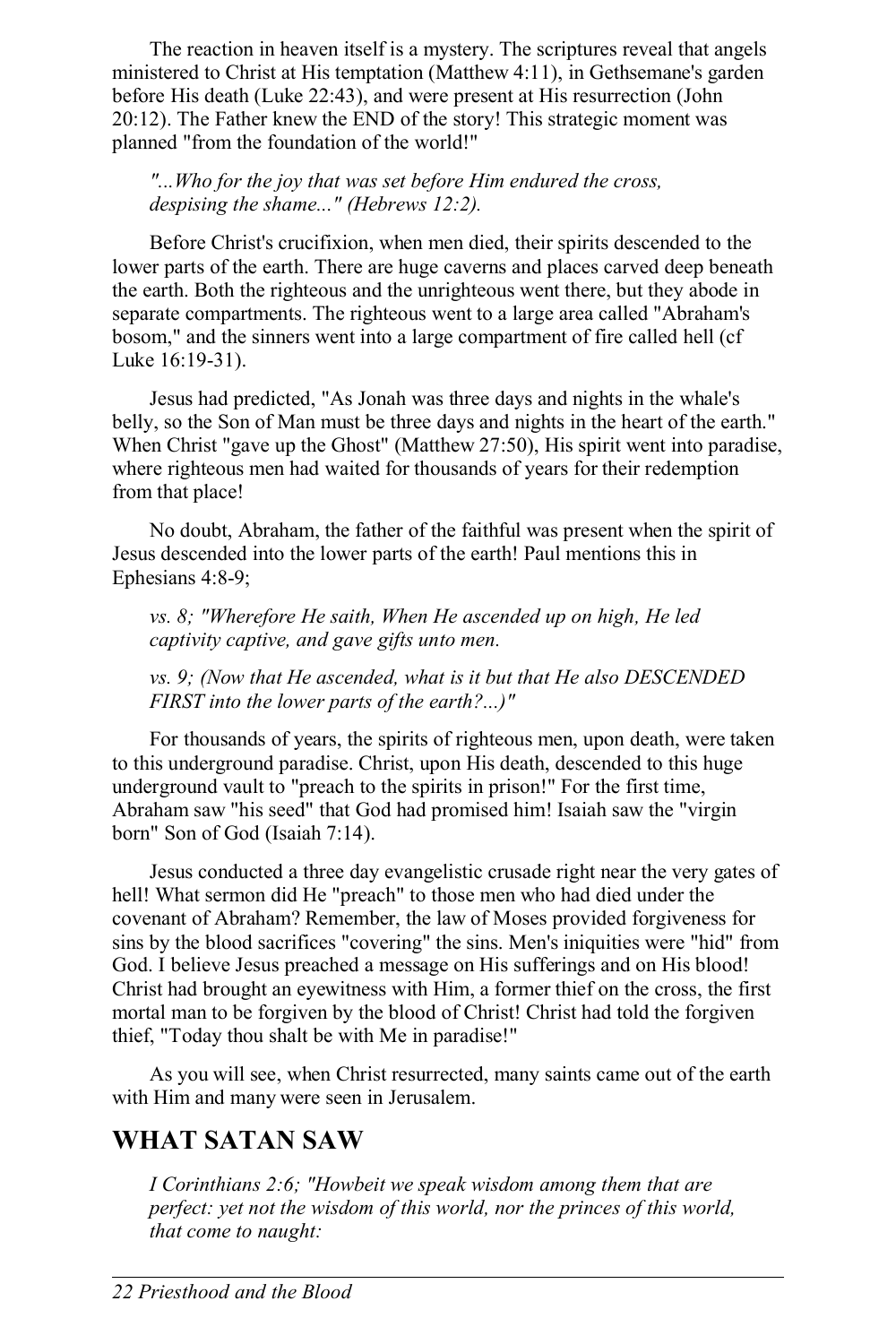*vs. 7; But we speak the wisdom of God in a mystery, even the hidden wisdom, which God ordained before the world unto our glory:*

*vs. 8; Which none of the princes of this world knew: for had they known it, they would not have crucified the Lord of glory."*

The "prince of this world," Satan (Ephesians 2:2) is not an all-knowing creature. His power is released in disobedient men. Yet, his knowledge of God's eternal purpose was hidden. In fact, it was hidden to the prophets, although revealed in "bits and pieces." The fullness of this mystery was made known to Paul (see Romans 16:25-26).

The powers of darkness were unaware of what was actually occurring on the day of the crucifixion!

Psalms 22 gives several prophecies concerning Christ's crucifixion. It begins with "My God, my God, why has thou forsaken me?" It continues in vs. 7,

*"All they that see me laugh me to scorn: they shoot out the lip, they shake the head saying,*

*vs. 8; `He trusted on the Lord that He would deliver Him..."*

David went as far as to predict the gambling for Christ's garments.

*"They part My garments among them, and cast lots upon my vesture.,, (Psalm 22:18)*

Within this prophetic chapter, there is a most unusual verse of scripture.

*Psalm 22:12. "Many bulls have compassed me: strong bulls of Bashan have beset me round."*

Most scholars apply this passage to the wicked and cruel men standing around the cross. I believe the meaning is much deeper. The Hebrew word "bulls" in this passage is the word "abbiyr" which means "angel, mighty one, stout." It implies a very strong spirit. The land of Bashan, in Moses' time was very heavily populated with a famous race of giants. One such race is mentioned in Deuteronomy 3:1-8, with a leader named Og. While Bashan was a fertile land for raising famous cattle, there were no literal cattle or bulls present on mount Calvary. The second meaning of the "bulls of Bashan" would be the strong evil spirits that worked in the men.

The bulls of Bashan may be a cryptic reference to the powers of darkness that encircled the cross, adding to the torment of an already suffering Messiah. Jesus had said, "...the prince of this world cometh, and hath nothing in me" (John 14:30). Christ knew the forces of darkness would battle against Him, but they would have no control over Him in any form! Whether this was an attack by demonic spirits or the spirits of wicked men who railed against Him, the "bulls of Bashan" added to the mental torment.

The pressure on Jesus can be seen in the Garden of Gethsemane, where as He prayed His "sweat became as it were great drops of blood falling to the ground" (Luke 22:44). He was in "agony." The Greek world here is "agonia" which means a bitter struggle. Christ was struggling with the "will of God." The Son of God was about to face death, something God had never experienced.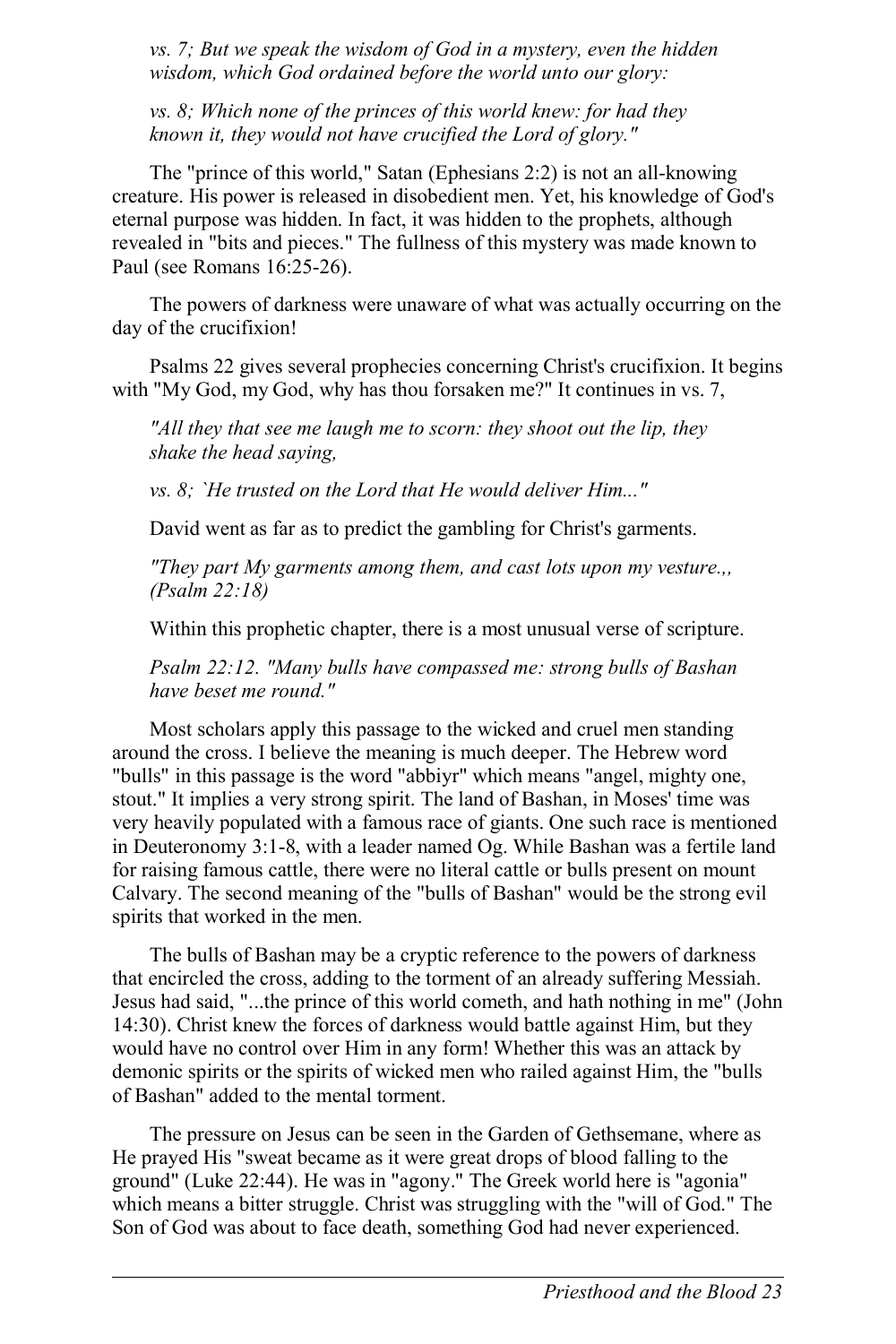Satan did not understand the plan. This plan was HID with God and later revealed to the apostles. As far as Satan was concerned, his battle with Jesus was over. Little did Satan know that it was only beginning!

## **MEANWHILE IN A GRAVEYARD**

Heaven was watching, Satan was content and the lower parts of the earth were listening to preaching from the spirit of Jesus. Meanwhile at the crucifixion site, two rich men, secret disciples, are preparing for the physical burial of Jesus.

Joseph of Arimathea, according to Jewish tradition was a tin trader and one of the three wealthiest men in Jerusalem. He was also an "honorable counselor" (Mark 15:43) which meant he was a member of the well-respected Sanhedren, consisting of 70 of the most notable men in the nation. Joseph had the political power to ask Pilate for the body of Jesus. Pilate had no idea how Joseph or Nicodemus felt about Christ. Nicodemus came "by night" secretly to speak to Jesus. Many believe that Nicodemus owned the Garden of Gethsemane where Jesus went often to pray.

Had Joseph NOT obtained the body of Jesus, the body could have been removed by the Romans and carried to the Valley of Hinnom. This deep canyon was located on the west side of the city, and was a place where garbage, animal manure, dead animals, and other unwanted "trash" was thrown.

In the New Testament, when Jesus speaks of hell it is the Greek word "Gehennah," which means the Valley of Hinnom. A continual fire was burning in this valley. No doubt, a foul odor ascended above it. Not far from here is where Judas hung himself.

A criminal who died accused of "blasphemy" could be thrown into Gehennah, and at that moment he would be burned to ashes. This was NOT the plan of God. David the prophet and king had written, "He seeing this before spake of the resurrection of Christ, that His soul was not left in hell, neither His flesh did see corruption." (Acts 2:31)

The influence of Joseph may have saved the body of Jesus from being destroyed by wicked men. None of the disciples were present to claim the body. They had all fled. Now two "secret" disciples came public with their belief in the Lord just at the right time!

Over 100 pounds of linen and spices were purchased and smeared over the corpse. Fresh linens were purchased in which to wrap the Lord's body. Joseph allowed Christ to be buried in his own new tomb, which was a cave with a large stone to cover its entrance (as were most tombs in the Roman time). Why would Joseph allow Christ to use his tomb? I believe Joseph knew he would get his grave back... and that Jesus would come back to life, again!

At the very moment that the Passover lambs are being offered by the priest at the Temple, God's spotless pet lamb breathes his final breath and cries, "It is finished." These three words are the very words the priest would say at the completion of the Passover ritual. Christ knew the final sacrifice had been made (John 19:30).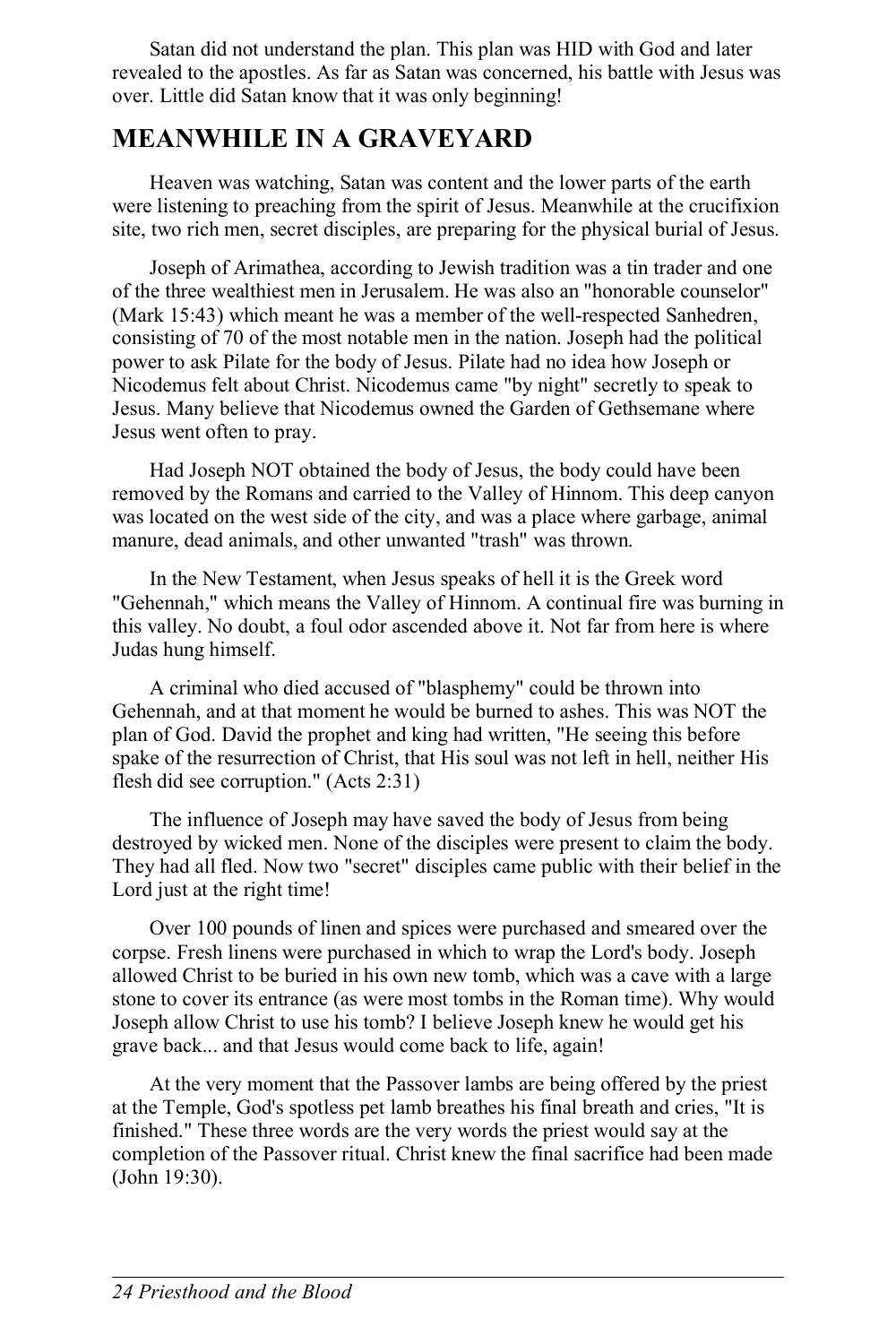## **GUARDING A DEAD MAN**

Three worlds were reaching to the death of Jesus. The hallowed halls of the eternal heaven, the home of the King, were waiting with anticipation for the third day to arrive. It would be the day that would change the world.

The lower parts of the earth were reeling and rocking, as Jesus preached to the righteous men in paradise, proclaiming to them the new covenant of His blood.

The guards standing at a dead man's grave, curiously wondered why they were commissioned to watch over a corpse.

The prophet predicted that His "body would not see corruption." Normally by the end of the third day the body begins to corrupt. But remember, BLOOD causes the corruption along with the moisture in the body. When the centurion thrust a spear into Christ's body, out came "blood and water." When a person is bleeding to death, the water from the organs often go to the area where the bleeding is occurring. By Christ's body being emptied of both blood and water, the organs were in a better condition NOT to deteriorate or corrupt, as with a person who would be buried with the blood still in their body!

What actually occurred at the moment of the resurrection was recorded in the ARCO FILE. These large scrolls were in a monastery in Turkey, when, in the late 1800s a gentleman received special permission to translate them to English. A section is a supposed letter from Pilate to Caesar concerning the burial and resurrection of Jesus. Here is how the story unfolds.

*"...I sent him to the captain of the royal guard, Milchus, to tell them to take as many of the Jewish soldiers as he needed to place them around the sepulchre. Then if anything should happen they could blame themselves and not the Romans.*

*When the great excitement arose about the sepulchre being found empty, I felt a deeper concern than ever. I sent for Milchus who told me he placed his lieutenant, Ben Ishem, with 100 soldiers around the tomb. He told me that Ishem and the soldiers were very much alarmed at what occurred there that morning. I sent for this man Isham and he related to me as near as I can remember the following circumstances.*

*He said at the beginning of the fourth watch (3:00 AM) that they saw a soft and beautiful light over the sepulchre. At first they thought the women had come to embalm the body of Jesus as was their custom, but he could not determine how they had gotten through the guards.*

*While these reflections were passing through his mind, behold the whole place was lighted up, and there seemed to be CROWDS OF THE DEAD in their grave clothes. All seemed to be filled with ecstasy while all around was the most beautiful music he had ever heard, and the place seemed to be full of voices praising God.*

*At this time there seemed to be a reeling and a swinging of the earth so that he turned sick and fainted and could not remain standing. He said the earth seemed to leave from under him and his senses left him so he*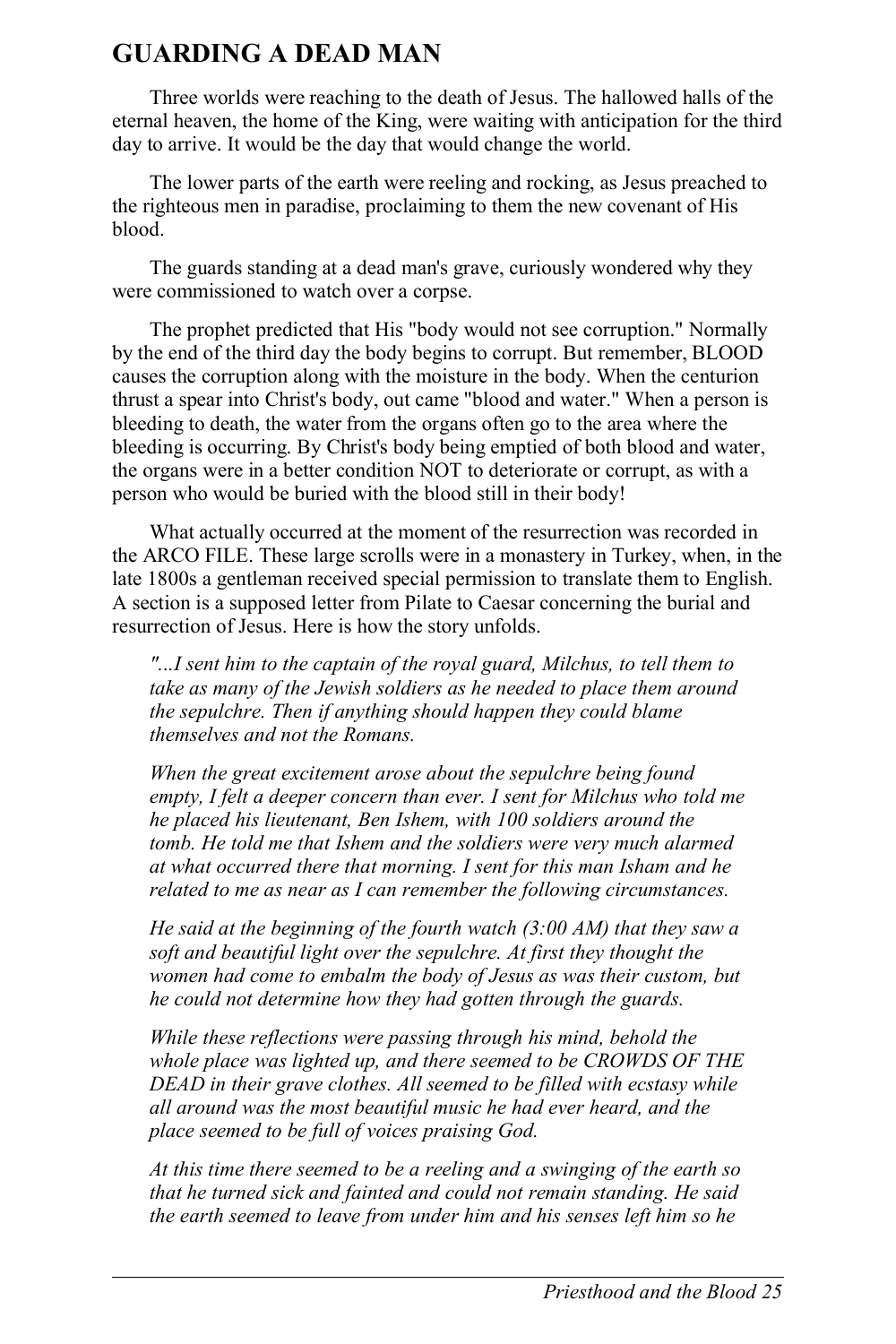*knew not what occurred. I asked him what position he was in when he came to himself and he said he was lying on the ground with his face earthward..."*

The fourth watch, which begins at three in the morning was a time Christ often resorted to prayer (Mark 6:48). We know the guards fell down as dead men and there were many dead saints seen walking through Jerusalem AFTER Christ rose from the dead.

*Matthew 27:52; "And the graves were opened; and many bodies of the saints which slept arose,*

*vs. 53; And came out of the graves after His resurrection, and went into the holy city, and appeared unto many."*

Not knowing what had occurred, several women, very close to Christ's ministry were arriving early in the morning, at the rising of the sun (Mark 16:2). Their concern was moving the large stone (which may have weighed up to four tons) away from the cave (Mark 15:4).

When they arrived, the body was missing but angels were waiting!

## **A SPECIAL MISSION INTO HEAVEN**

As Mary stood without the sepulchre weeping, Jesus stood near her. For some strange reason she did not recognize Him. Was it because; 1) she was weeping so intensely, her eyes were blurred; 2) her eyes were "holden" like the eyes of the two disciples on the road to Emmaus, where they didn't know Him (Luke 24:31); 3) Christ was dressed in such a manner she did not recognize Him?

Mary thought she was talking to a gardener that perhaps kept the ground at this garden tomb, owned by the rich Joseph. There is a point of interest that always intrigued me at this moment in the story. It involves the garments of Jesus.

Christ was crucified nude. This was part of the "shame" of public execution on the tree. When Joseph prepared the body of the corpse, there were no "clothed" places on the body, as Jesus was wrapped in new linens (very similar to the mummies in Egypt). At His resurrection, the grave clothes were seen by John INSIDE the tomb.

*John 20:5, "And He stooping down, looking in, saw the linen clothes lying;*

*vs. 7, ...and the napkin, that was about His head, not lying with the linen clothes, but wrapped together in a place by itself."*

When Mary saw Christ, He was clothed. Where did He receive the clothes that he was wearing? They were not His grave clothes. Neither were they buried with Him in the tomb. There can only be one logical answer. The clothes Christ was wearing were brought by an angel from heaven! Since Jesus was now our High Priest, He had to have the special linen garments required by the priest to wear. Remember what the scripture teaches, that things in heaven needed to be purified with blood!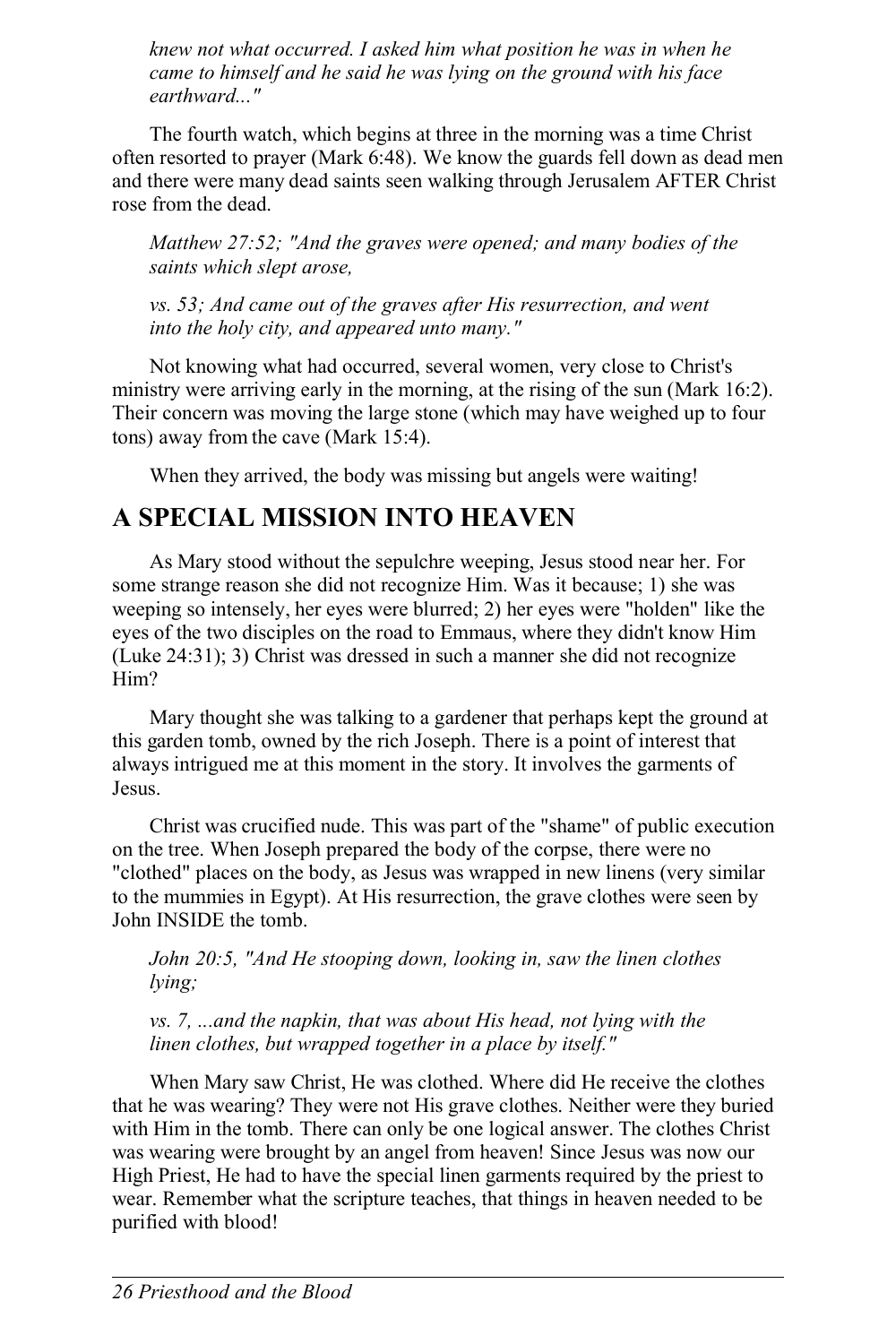When Mary saw Christ He was on His way into heaven to perform the ritual of applying His blood to the heavenly temple articles once and for all! This is why He spoke to Mary and said,

*John 20:17; "...Touch me not (or don't delay me); for I am not yet ascended to My father: but go to My brethren and say unto them, I ascended unto My Father, and your Father; and to My God, and your God."*

Jesus was about to ascend back to the Father. As the priest on the Day of Atonement put on four pieces of linen clothes, I believe Jesus, the newly appointed High Priest, had on the linen pants, belt, robe and headdress, that the priest was required to wear. He had to fulfill all of the law! He was going to "ascend to the Father" to complete His mission of purging the heavenly vessels of ministry.

Not only did the Holy Spirit provide the garments, but when Jesus Christ was bleeding both during His beatings and when He hung on the cross the Holy Spirit was gathering His blood. Somehow this truth was perverted in Europe when they created the story called the Holy Grail. In this story, Joseph of Arimathea was supposed to have been standing under the cross with the communion cup from which Jesus drank, catching His blood. Now there are 6,000 men in Europe that say they are guardians of the holy grail. This is a corruption of the truth that the early Church knew really happened. The Holy Spirit gathered Jesus' blood in a vessel, took this vessel back into the holy place of heaven and waited for the eternal High Priest to come and carry out His mission. Hebrews 9:11-12 and 21-25, uses the comparisons of the two temples and very clearly shows us what Jesus accomplished.

*vs. 11; "But Christ being come a High Priest of good things to come, by a greater and more perfect tabernacle, not made with hands, that is to say, not of this building;"*

*vs. 12; "Neither by the blood of goats and calves, but by His own blood He entered in once into the holy place, having obtained eternal redemption for us."*

Paul continues to explain this event of Christ taking His blood into heaven itself, when he writes:

*vs. 21; "Moreover he (Moses) sprinkled with blood both the tabernacle, and all the vessels of the ministry.*

*vs. 22; And almost all things are by the law purged with blood; and without shedding of blood is no remission.*

*vs. 23; It was therefore necessary that the patterns of things in the heavens should be purified with these; but the heavenly things themselves with better sacrifices than these."*

*vs. 24; "For Christ is not entered into the holy places made with hands, (that means Herod's temple) which are the figures of the true; but into heaven itself, now to appear in the presence of God for us:*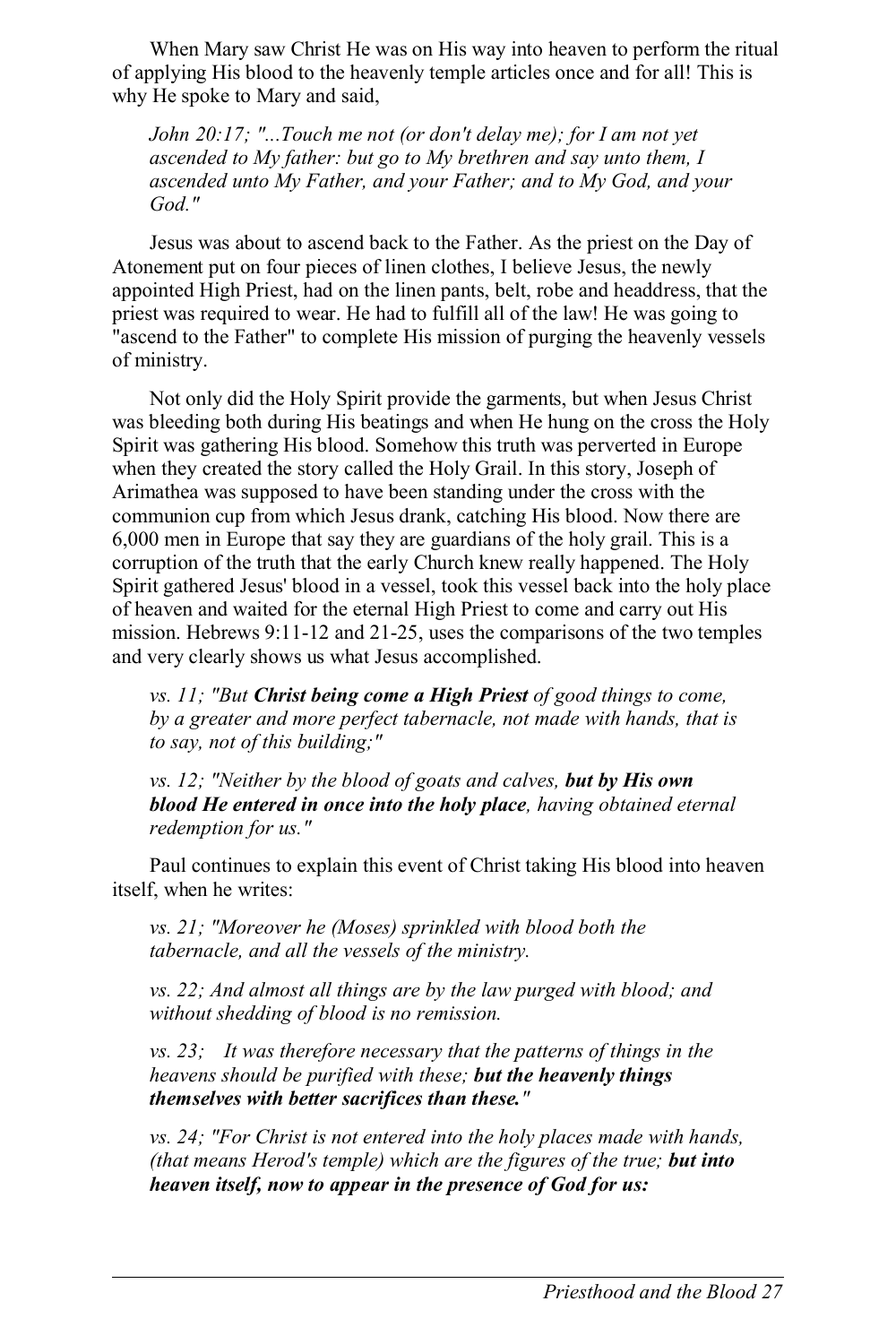#### *vs. 25; Nor yet that He should offer Himself often, as the high priest entereth into the holy place every year with blood of others."*

He only needed to offer His blood once. John didn't see a veil in the heavenly temple because it had been removed just as it had been ripped in half in Herod's temple. Access to the Father was no longer restricted. The blood of the perfect sacrifice for humanity as presented by our High Priest removed the barrier between holy God and sinful man.

And because the blood of Christ is incorruptible and time is no more in Heaven, I believe that even though it has been almost 2,000 years since Calvary, in the temple in heaven there is an ark and there is still the red blood of Christ on the mercy seat that is as wet and fresh and alive as the day it was placed there by the eternal High Priest. When we understand this, we can now understand why we are living in the age of grace, because the blood of Christ is continually, perpetually making atonement for our sins. Christ's blood that has provided payment for our right to have access into the presence of God still has life in it. It still contains the resurrection, life-giving power for those that believe and put their trust in it.

And when we get to heaven and walk into the heavenly temple, we will be able to see the blood that gave us the right to be there. We will see the blood that saved us. We will see the blood that paid for us to have the baptism of the Holy Ghost. We will see the blood that set people free from cocaine, from drugs, from prostitution. The blood of Jesus is still there, still active, still alive! Praise God! Hallelujah! That means when the devil goes to accuse the brethren (Revelation 12:10), his case is dismissed for lack of evidence! Now when Satan says to the Father, "I enticed Perry Stone to sin against You, so he has no right to have an eternal home in heaven in Your presence. I saw this one that You call Yours sin. I accuse him before You and condemn him as guilty."

And the High Priest (our Mediator) will say to the Father, "The great accuser is wrong, Father. That sin that he committed has been paid for. By the word of his testimony, Perry has accepted that forgiveness, and there is the blood which you accepted as payment for the sin, so it can no longer be admitted as evidence against him!" Hallelujah! It's covered! My sin has been covered!!

## **THE SAINTS IN GLORY**

Therefore, now that the way has been opened by Jesus the High Priest, those who have fallen asleep in Christ have not perished, as Paul was referring to in I Corinthians 15. As a matter of fact, I can even show you in the Bible what happened to all those saints who were trapped in sheol paradise waiting for Christ to set them free.

In Matthew 27:52-53, the Bible mentions the bodies of the saints who had fallen asleep having been raised after the resurrection. The Bible says they came out of their tombs and entered the holy city and appeared to many. When did these saints go to heaven?

In Acts 1, Christ gathered His disciples together one final time on top of the Mount of Olives for last minute instructions and encouragement by promising them the baptism of the Holy Spirit in a short while. Then in verse 9 it says that He was lifted up, and a cloud received Him out of their sight.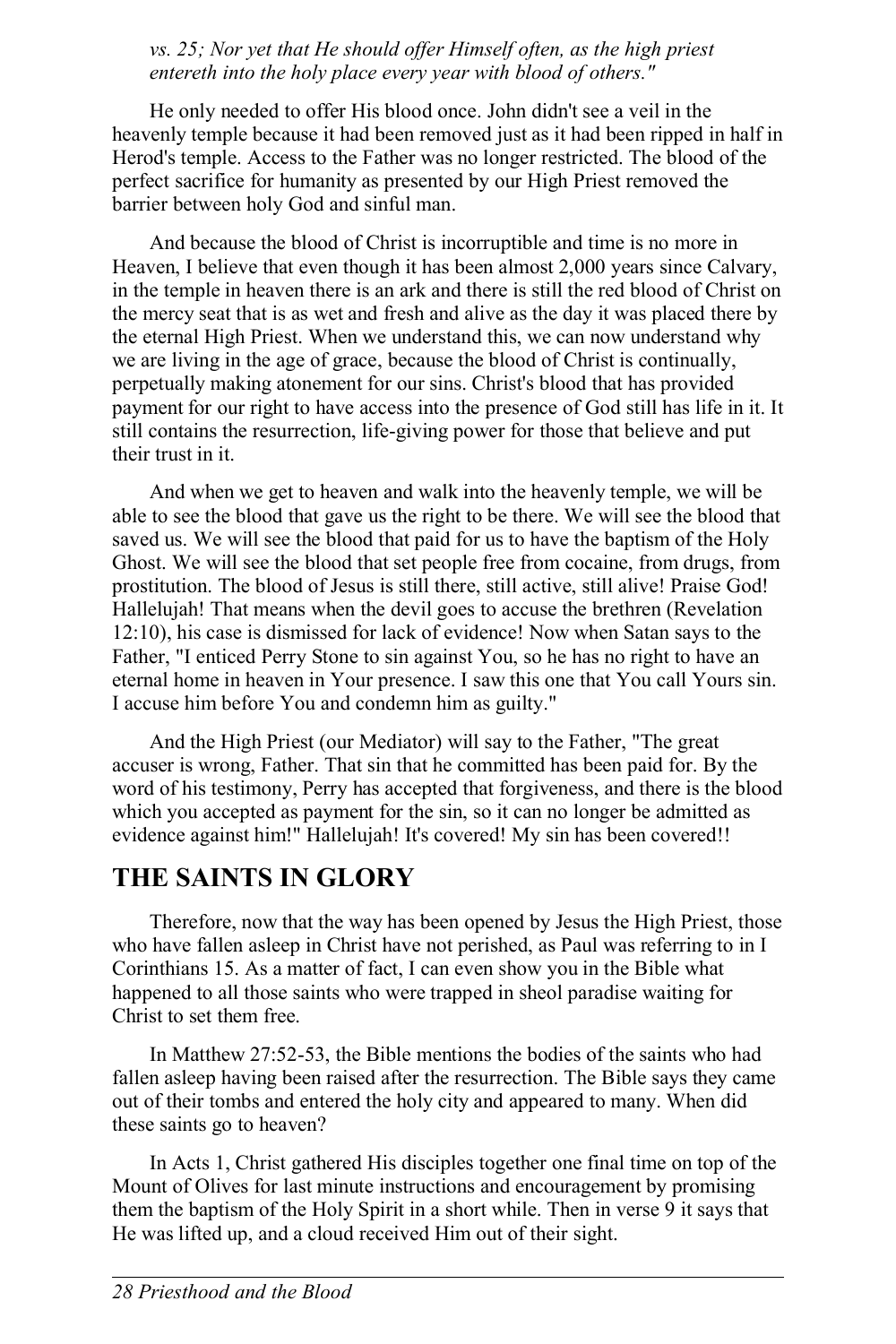The word "cloud" in that passage is the same Greek root word that is used in Hebrews 12:1 where it refers to a great cloud of witnesses, and this is the same as the Hebrew word that is used in Joel 2 when it refers to the armies as swarming locusts. Paul is telling us that Jesus was sent up in a cloud of saints not a fleecy, white, rain cloud.

As further proof, Acts 1:10 says that two men (it didn't say angels) in white apparel stood beside them,

*vs. 11; "Which also said, Ye men of Galilee, why stand ye gazing up into heaven? This same Jesus, which is taken up from you into heaven, shall so come in like manner as ye have seen Him go into heaven."* 

Revelation 19:14 tells us that He is coming back with an army. Therefore, if He is not coming back alone and the two men told the disciples that He was coming back in the same way they saw Him go, then He must not have gone to heaven alone! What a sight that must have been!

Both Greek words used in these passages of scripture are singular nouns and are used as a cloud of men. It means a cloud of battle or thick cloud of something in flight (P. 1171 of the Lidell and Scott dictionary of Greek words). The Greek word that was used for "cloud" in Acts 1:9 (nephele) is a feminine gender, whereas the Greek word that was used for "cloud" in Hebrews 12:1 (nephos) is a neuter gender. In Hebrews 12:1, the writer is talking about both believers and non-believers (neuter) who can bear witness to the events that took place while the Lord was alive. In Acts 1:9, the word "cloud" is referring strictly to those who are a part of the Bride of Christ (feminine) as they enveloped Him and ascended with Him into heaven when he lifted off from the Mount of Olives.

Heaven is a holy place. Vessels in the heavenly temple needed to be purged because SIN originated at the very throne of God when Satan attempted to lead a rebellion of angels against God. Heaven was defiled by the presence of sin. This sin did not corrupt God Himself, but all things by the law are cleansed with blood (Hebrews 9:22). The priest under the law took blood and sprinkled the altar, the ark of the covenant and the book of the law. Christ, no doubt, went through the same procedure and sprinkled His blood upon the holy vessels of ministry in heaven. By this blood we now have access to the throne of God!

Notice how Jesus is NOW dressed. John saw Christ in a vision in the year 95 A.D., over 60 years after the resurrection. John recorded this vision in Revelation 1:13,

*"And in the midst of the seven candlesticks one like unto the Son of Man, clothed with a garment down to the foot, and girt about the paps (breast) with a golden girdle (belt)."*

This is a picture of the High Priest of heaven!

Jesus has entered into the heavenly temple, and by His blood, has given you and me the right to approach God! We don't need to pray to saints who have died, or rely on the prayers of an earthly mediator. The Bible says:

*"For there is one God, and ONE mediator between God and men, the man Christ Jesus;" (I Timothy 2:5)!*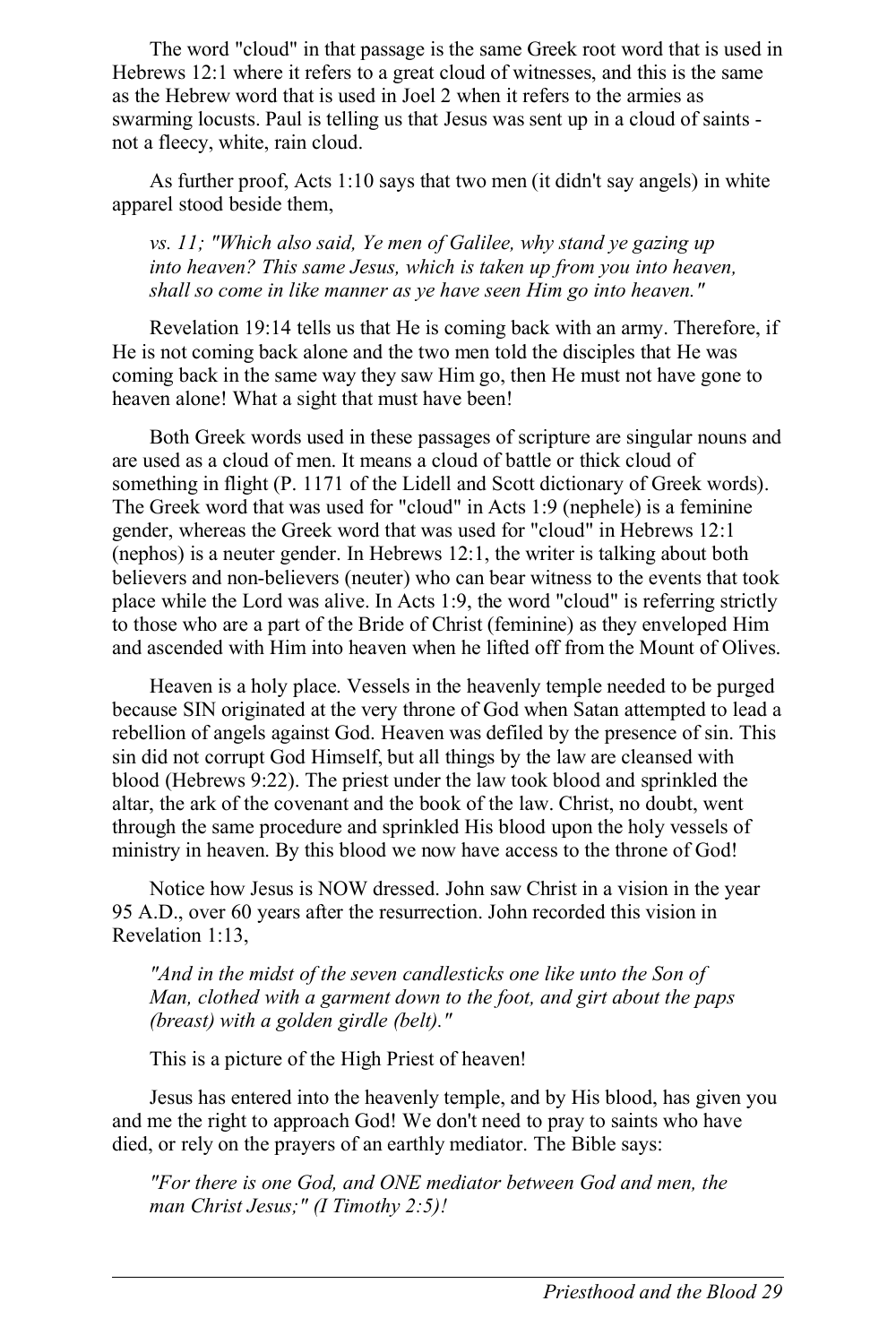There is only ONE true priest to God and that is Jesus Christ. You can pray anywhere and at anytime, without the aid of a human man, because Jesus will hear you pray directly. This is why He died!

## **JESUS THE "MARKED MAN"**

All covenant men are marked. Abraham bore on his body the sign of the covenant. All male children, descendants of Abraham, carried a scar of circumcision all their life as a token of their blood covenant with God (Genesis 18:10-14).

Throughout all eternity Jesus Christ will carry the SCARS on His body of His suffering. When Christ rules on the earth in the future, people will see the scars in His hands and ask, "Where did you get those wounds?" The Lord will answer, "In the house of My friends" (Zechariah 13:6).

When we have a new glorified body, we will not be blemished with physical defects of physical scars on our bodies. Why should Christ carry the marks on His body? Remember, when Thomas was doubting he placed his hand into the side of Christ. As his hand went between the ribs, Thomas screamed, "My Lord and My God!" Thomas had touched the HEART of God (John 20:26-30)!

Those scars are the ETERNAL EVIDENCE of a proven event! When the angels are judged, Satan will never stand before the jasper throne and DENY the fact of the crucifixion. Knowing Satan's ability to lie, he would deny the crucifixion ever took place. Yet, when Christ steps forward and holds His hands before a condemned world at the great white throne judgment, all men who did not repent will SEE WHY they are judged and condemned. The scars are the PROOF of the crucifixion for all eternity. Jesus is a "marked man." All covenant men must be marked.

## **HOW TO APPLY THE BLOOD OF CHRIST**

*Revelation 12:11; "And they overcame him (Satan) by the BLOOD OF THE LAMB, and by the world of their testimony; and they loved not their lives unto the death."*

Older Christians used a phrase called, "pleading the blood." When dealing with a demon-possessed person or a strong spiritual opposition they would say, "We need to plead the blood," or "I plead the blood over this situation." Isaiah 43:26 says, "Put me in remembrance: let us PLEAD together: declare thou, that thou mayest be justified."

God is a judge. We present our CASE before Him and if we have sinned and plead "guilty" He can forgive us. If we throw ourselves upon the mercy of the Judge, He will move on our behalf. When dealing with Satan we must understand the power of the blood of Christ.

In the time of the Temple, two lambs were offered each day; one in the morning and one in the evening. This is interesting because these are the two most important times of our day. In the morning, the enemy would like to ruin our entire day. In the evening we are preparing to rest. The enemy would desire to distract our rest if possible. A BLOOD OFFERING was prepared in the morning and in the evening.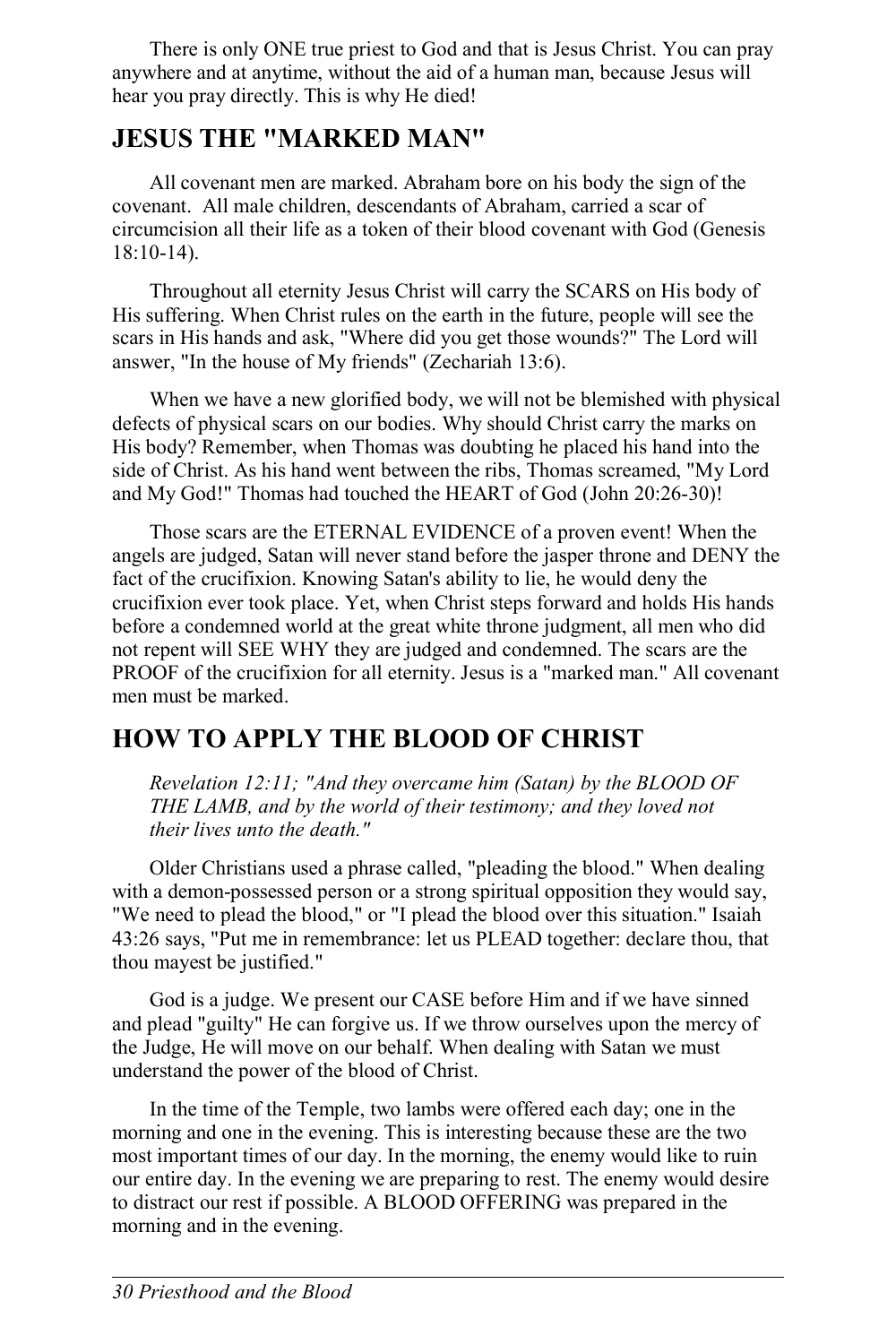We no longer go to a temple for worship, because our "body is the temple of the Holy Spirit" (I Corinthians 3:16). We MUST attend church and be ministered to by a pastor, but we do not offer BLOOD offerings as was once required. How then do we overcome Satan by the BLOOD of Jesus?

We can apply the blood of Christ by our confession. "They overcame (Satan) by the blood of the lamb AND by the WORD OF THEIR TESTIMONY..." In order to be born again, we must confess our sin to JESUS and by FAITH in His blood we are forgiven. Then we must CONFESS that we are saved.

*Romans 10:10; "With the heart man believeth unto righteousness; and with the mouth confession is made unto salvation."*

Confession does not mean going to a priest and telling him what you have done. Only JESUS can forgive sins. Jesus is our High Priest!

After having repented of our sins, we must CONFESS the BLOOD OF CHRIST over our life.

*"Confess" or "confession" simply means admitting to guilt. Everyone is guilty before God, and everyone needs to be "redeemed" or "bought back," so we can once again be God's property. The blood of Jesus Christ has the power to:*

1) Redeem the lost.

*I Peter 1:18; "Forasmuch as ye know that ye were not redeemed with corruptible things, as silver and gold, from your vain conversation received by tradition from your fathers;*

*vs. 19; But with the precious blood of Christ, as of a lamb without blemish and without spot."*

2) Cleanse from sin.

*Colossians 1:14; "In Whom we have redemption through His blood, even the forgiveness of sins."*

3) Provide access to God.

*Ephesians 2:13; "But now in Christ Jesus ye who sometimes were far off are made nigh by the blood of Christ."*

4) Grant peace with God.

*Colossians 1:20; "and, having made peace through the blood of His cross, by Him to reconcile all things unto Himself; by Him I say, whether they be things in earth, or things in heaven."*

5) Clear the conscience.

*Hebrews 9:14; "How much more shall the blood of Christ, who through the eternal Spirit offered Himself without spot to God, purge your conscience from dead works to serve the living God?"*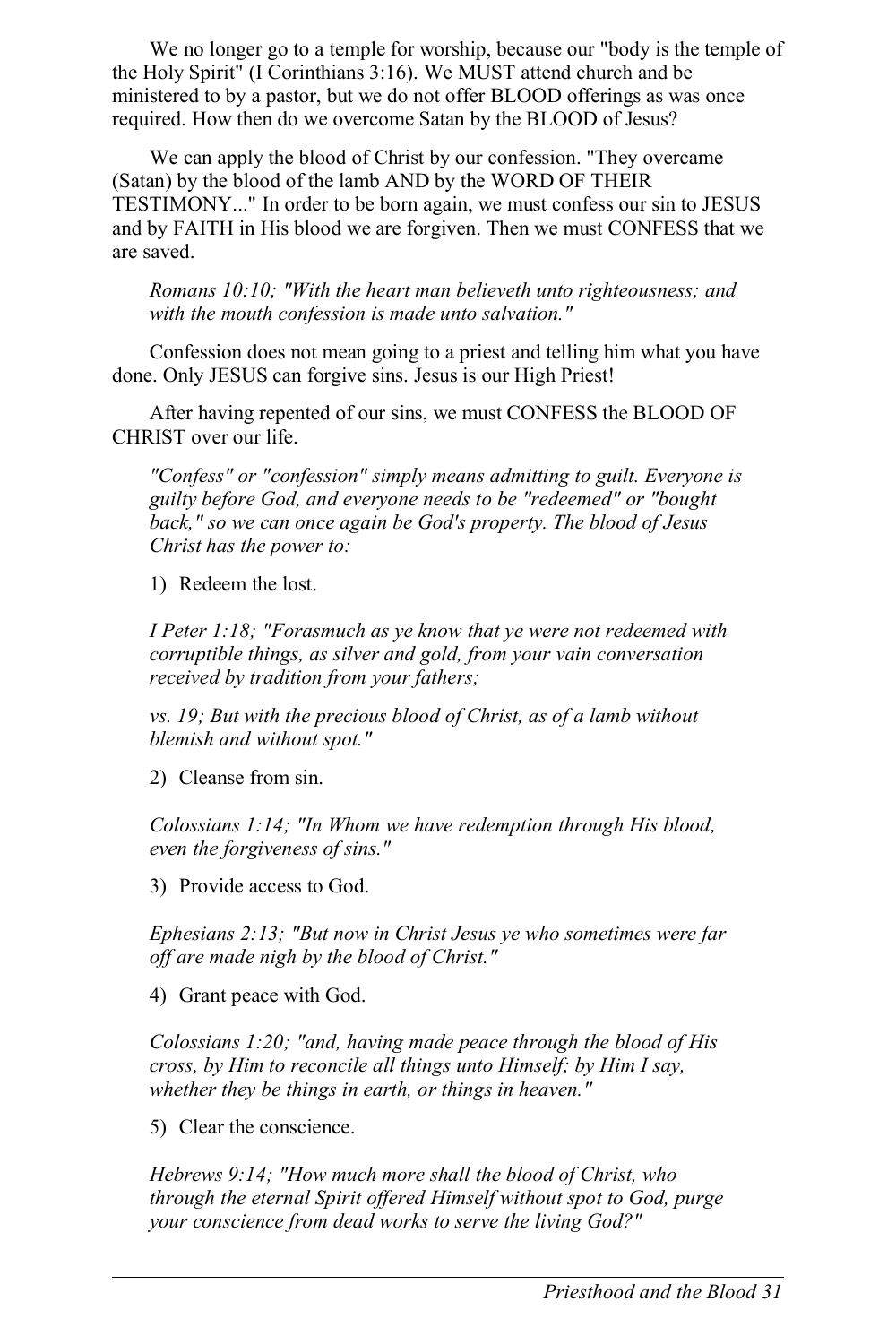God has offered us a NEW COVENANT (Luke 22:20), whereby the Son of God has fulfilled the law for the salvation of mankind.

|--|

#### NEW COVENANT

Law Written on Tablets of Stone Burnt Incense for Prayers of the Nation Prayers are Stored in Heaven Access to God Through a Priest Forgiveness From Animal Blood

Law Written on Your Heart Direct Access Through Jesus Forgiveness From the Blood of Jesus

By knowing this connection between the Priesthood and the Blood, we can understand why we can plead the blood of Christ for the forgiveness of our sins, or for other needs that we have.

Now we have a better understanding of why this is called the age of grace. The blood is laying on the mercy seat in the temple in heaven before the Father continually making atonement for us. We are living in a perpetual state of Yom Kippur. It is the most exciting time for anyone in which to be living, because of the overcoming power that we have over the devil through this blood atonement. The price has been paid. The transaction has been complete. The contract has been signed in blood, and the party of the first (God) has already written it in His testament that He will agree to go into partnership with anyone who wants to enter into this contract with Him. Have you accepted the terms of the agreement? The terms are the following:

*Romans 6:23: "For the wages of sin is death; but the gift of God is eternal life through Jesus Christ our Lord."*

*John 3:16; "For God so loved the world, that He gave His only begotten Son, that whosoever believeth in Him should not perish, but have everlasting life."*

*I John 5:11; "And this is the record, that God hath given to us eternal life, and this life is in His Son.*

*vs. 12; He that hath the Son hath life; and he that hath not the Son of God hath not life.*

*vs. 13; These things have I written unto you that believe on the name of the Son of God; that ye may know that ye have eternal life, and that ye may believe on the name of the Son of God."*

You don't have to guess with your eternity. Accept the forgiveness that Jesus gave for all of us at Calvary and through His resurrection. Settle your eternal future today if you haven't already done so by asking Jesus Christ into your life, and giving your heart to him. For those of you who have done this, give copies of this book to others who need to understand what Jesus did for them, and then write me to let me know about the results. Call your pastor for prayer and follow-up work. The time is short and the fields are white with harvest. Join with me and thousands of others in getting the word out to tell a lost world about this great gift of grace that Jesus has given to us. Amen!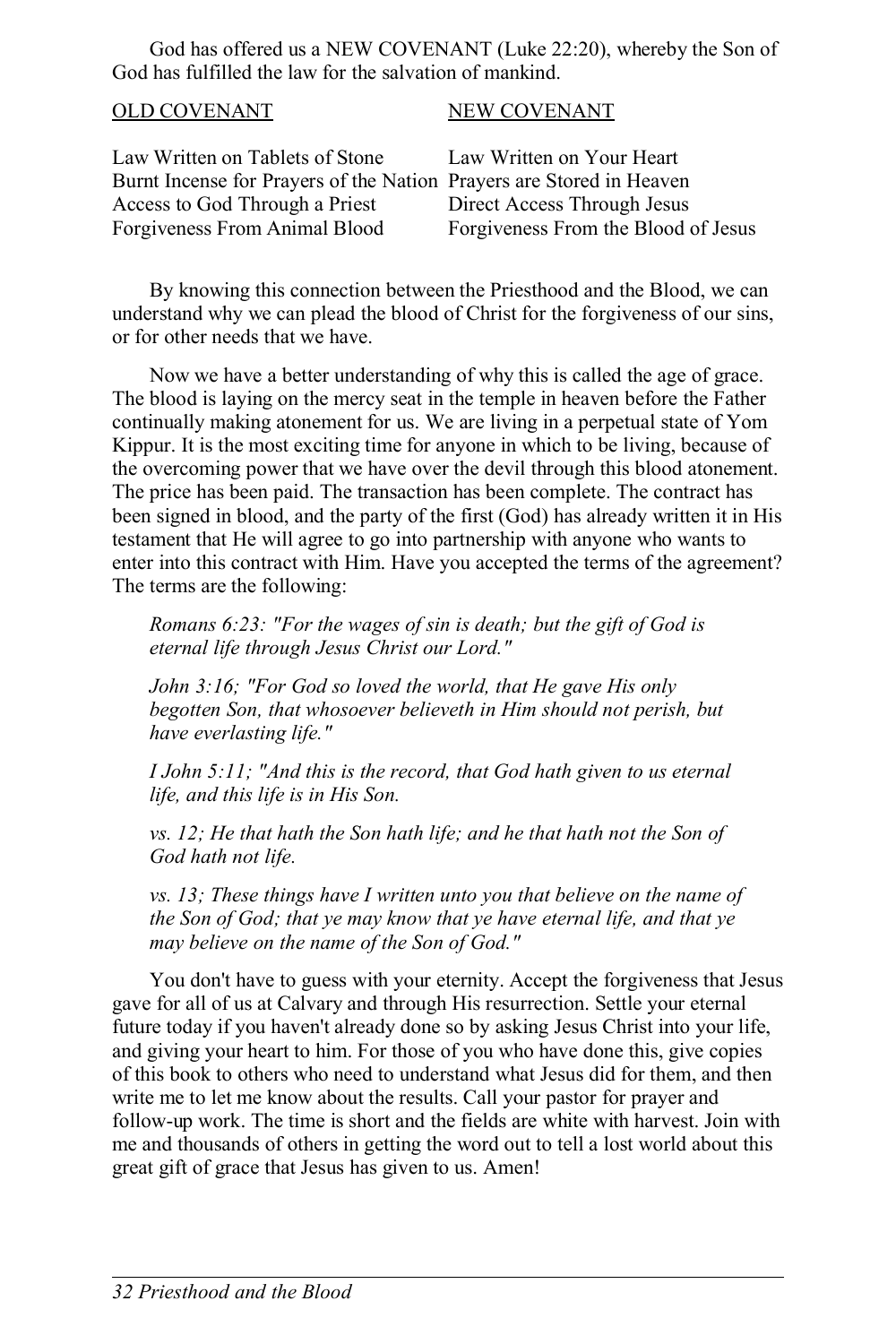## **Voice of Evangelism**

PO. Box 3595 Cleveland, TN 37320 423-478-3456 • www.perrystone.org